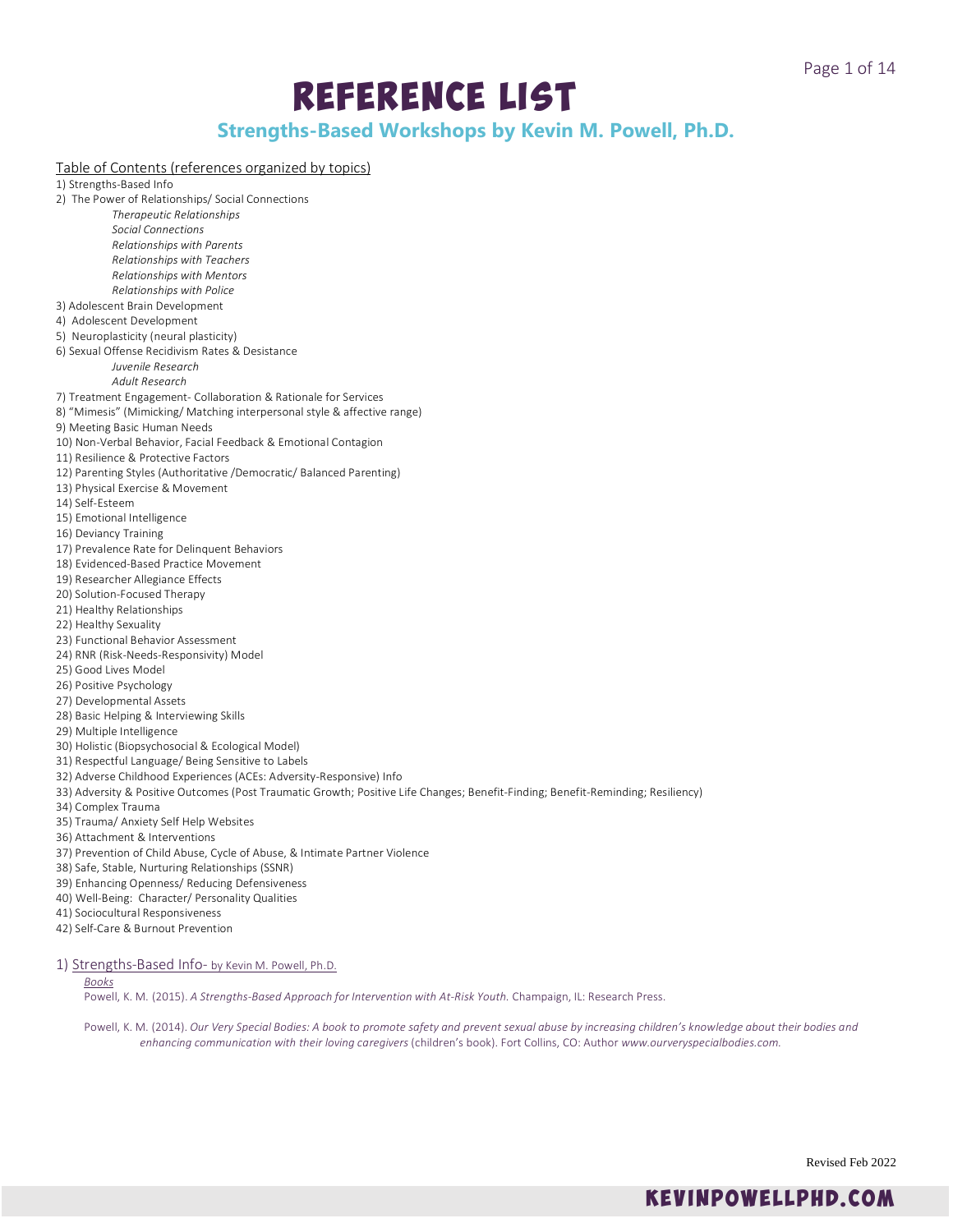*Book Chapters*

Powell, K. M. (2018). The importance of a strengths-based approach in sex offense-specific services. *The Forum Newsletter-ATSA, Summer Vol. XXX*, No. 3

- Powell, K. M. (2017). Engaging adolescents and families: In S. Righthand & W. Murphy (Eds.), *The safer society handbook of assessment and treatment of adolescents who have sexually offended (pp. 215-250).* Brandon, VT: Safer Society Press.
- Leversee, T. & Powell, K. M. (2017). Beyond risk management to a more holistic model for treating adolescents who have engaged in sexually abusive behavior. In B. Schwartz (Ed.), *Sexually Abusive Behavior in Youth: A Handbook of Theory, Assessment, and Treatment (20:1-37).* Kingston, NJ: Civic Research Institute.
- Powell, K. M. (2016). A strengths-based approach: A case study: In D.S. Prescott & R.J. Wilson (Eds.) Very different voices: Perspectives and case studies in treating *sexual aggression (pp. 43-63).* Holyoke, MA: NEARI Press.
- Leversee, T. & Powell, K. M. (2012). Beyond risk management to a more holistic model for treating sexually abusive youth. In B. Schwartz (Ed.), *The Sex Offender: Current trends in policy and treatment practice, Volume 7 (pp. 19 1-32).* Kingston, NJ: Civic Research Institute.
- Powell, K. M. (2011). Working effectively with at-risk youth: A strengths-based approach. In M. Calder (Ed.), *Contemporary Practice with Young People who Sexually Abuse: Evidence-Based Developments* (pp. 69-91). Holyoke, MA: NEARI Press (Published simultaneously in UK by Russell House Publishing Ltd. www.russellhouseco.uk)
- Powell, K. M. (2010a). Strengths-based approach. In D. S. Prescott & R. E. Longo (Eds.) *Current Applications: Strategies for Working with Sexually Aggressive Youth and Youth with Sexual Behavior Problems* (pp. 55-82). Holyoke, MA: NEARI Press.
- Powell, K. M. (2010b). Therapeutic relationships and the process of change. In G. Ryan, T. Leversee, & S. Lane (Eds.) *Juvenile Sexual Offending: Causes, Consequences, and Correction, 3rd edition* (pp. 253-262). Hoboken, NJ: John Wiley & Sons.

#### *Research*

Powell, K. M., Rahm-Knigge, R L. & Conner, B. T. (2021). Resilience Protective Factors Checklist (RPFC): Buffering Childhood Adversity and Promoting Positive Outcomes. *Psychological Reports, 124(4), 1437-1461.* [DOI: 10.1177/0033294120950288](https://doi.org/10.1177%2F0033294120950288)

### Additional Strengths-Based Info.

Edwards, J. K., Young, A., & Nikels, H. J. (Eds.) (2017). *Handbook of strengths-based clinical practices: Finding common factors.* New York: Routledge.

Moisan, C., Hebert, M., Fernet, M., Blais, M., & Melissande Amedee, L. (2019). Resilience portfolios and poly-strengths: Identifying strengths associated with wellbeing after adversity. *International Journal of Child and Adolescent Resilience, 6*(1), 19-35.

### 2) The Power of Relationships/ Social Connections

### *Therapeutic Relationships*

- Duncan, B. L., Miller, S. D., Wampold, B.E., & Hubble, M. A., (Eds.) (2010). *The heart & soul of change: Delivering what works in therapy (2nd Ed).* Washington, DC: American Psychological Association.
- Karver, M. S., DeNadai, A. S., Monahan, M. & Shirk, S. R. (2018). Meta-analysis of the prospective relation between alliance and outcome in child and adolescent psychotherapy. *Psychotherapy, 55*(4), 341-355.

Marshall, W.L. (2005). Therapist style in sex offender treatment: Influence on indices of change. *Sexual Abuse: A Journal of Research & Treatment, 17*(2), 109-116.

- Moyer, T. B. & Miller, W. R. (2013). Is low therapist empathy toxic? *Psychology of Addictive Behaviors, 27*(3), 878-884.
- Norcross, J. C. (Ed.). (2011). Psychotherapy relationships that work: Evidence-based responsiveness (2<sup>nd</sup> Ed.). New York: Oxford University Press

Norcross, J. C. & Lambert, M. J. (Eds). (2018). Psychotherapy relationships that work III [Special Issue]. *Psychotherapy, 55*(4), 303-538.

Wampold, B. E. & Imel, Z. E. (2015). The great psychotherapy debate: The evidence for what makes psychotherapy work. New York, NY: Routledge.

#### *Social Connections*

- Cui, R., Gujral, S., Galfalvy, H. & Szanto, K. (2021). The role of perceived and objective social connectedness on risk for suicidal thoughts and behavior in late-life and their moderating effect on cognitive deficits. *American Journal of Geriatric Psychiatry,* doi.org/10.1016/j.jagp.2021.08.014
- Gunn III, J. F., Goldstein, S. E., & Gager, C. T. (2018). A longitudinal examination of social connectedness and suicidal thoughts and behaviors among adolescents. *Child and Adolescent Mental Health, 23*(4), 341–350. doi:10.1111/camh.12281
- Holt-Lunstad, J., Robles, T. F., & Sbarra, D. A. (2017). Advancing social connection as a public health priority in the United States. *American Psychologist, 72*(6), 517-530.
- Näher, A-F, Rummel-Kluge, C. & Hegerl, U. (2020). Associations of suicide rates with socioeconomic status and social isolation: Findings from longitudinal register and census data. *Frontiers in Psychiatry, 10* (898), 1-9. doi: 10.3389/fpsyt.2019.00898

Novotney, A. (May 2019). Social isolation: It could kill you. *APA Monitor on Psychology*, 33-37.

Revised Feb 2022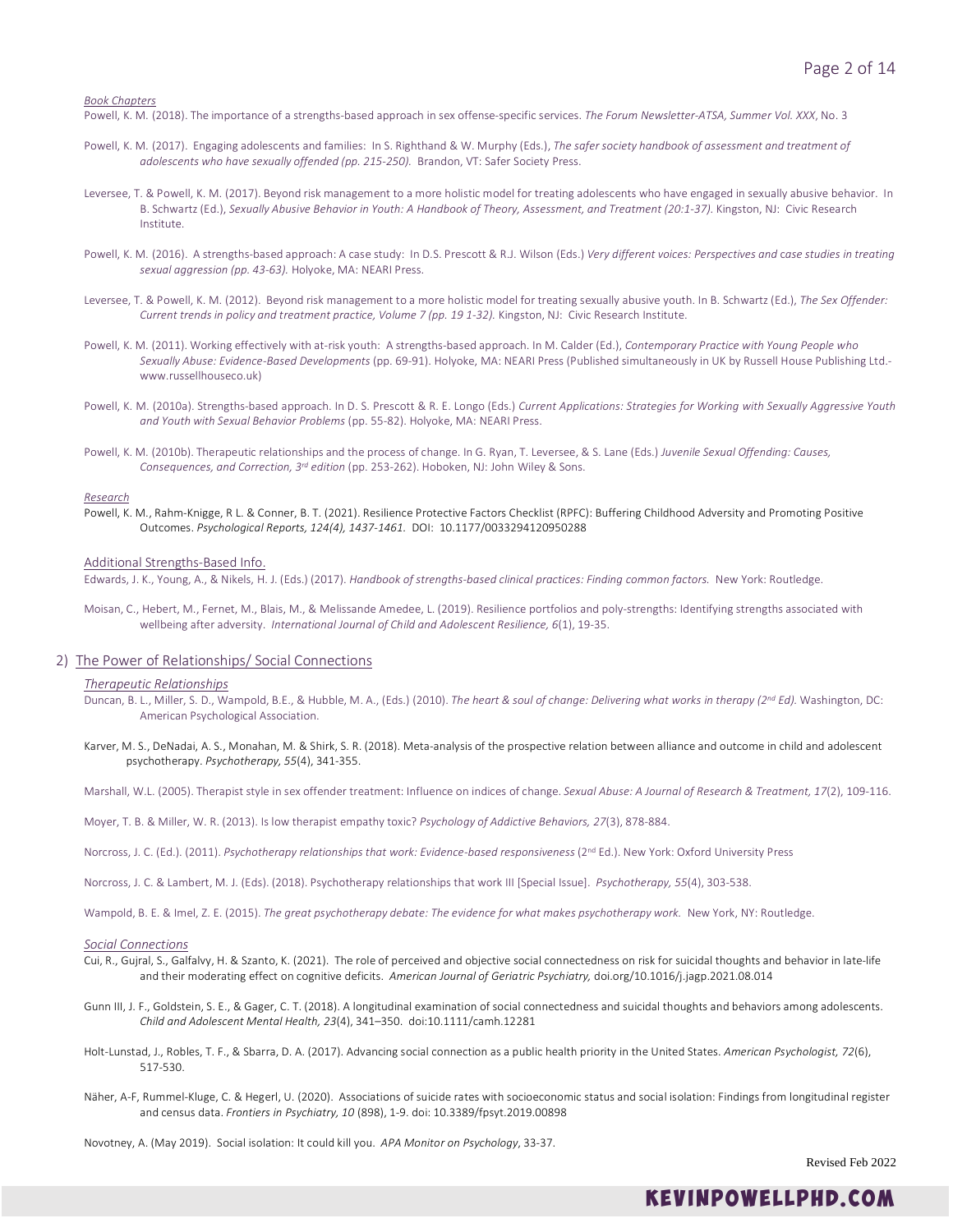Stone, D. M., Luo, F, Lippy, C. & LiKamWa McIntosh, W. (2014). The role of social connectedness and sexual orientation in the prevention of youth suicide ideation and attempts among sexually active adolescents. *Suicide and Life-Threatening Behavior, 45*(4), 415-430. doi: 10.1111/sltb.12139

Weir, K. (March 2018). Life-saving relationships. *APA Monitor on Psychology*, 46-53.

### *Relationships with Parents*

Hillaker, B. D., Brophy-Herb, H. E., Villarruel, F. A., Haas, B. E. (2008). The contributions of parenting to social competencies and positive values in middle school youth: Positive family communication, maintaining standards, and supportive family relationships. *Family Relations, 57*, 591-601.

Laursen, E. K., & Birmingham, S. M. (2003). Caring relationships as a protective factor for at risk youth: An ethnographic study*. Families in Society, 84(*2), 240-246.

Smith, T. W. & Kazak, A. E. (Eds.) (2017). Close Family Relationships and Health [Special Issue]. *American Psychologist, 72*(6), 511-612.

### *Relationships with Teachers*

- Barile, J. P., Donohue, D. K., Anthony, E. R., Baker, A. M., Weaver, S. R. & Henrich, C. C. (2012). Teacher-student relationship climate and school outcomes: Implications for educational policy initiatives. *Journal of Youth Adolescence, 41,* 256-267.
- Lei, H., Cui, Y., & Chui, M. M. (2018). The relationship between teacher support and students' academic emotions: A meta-analysis. *Frontiers in Psychology, 8* (2288), 1-12. doi: 10.3389/fpsyg.2017.02288
- Reyes, M. R., Brackett, M.A., Rivers, S. E., White, M., & Peter Salovey (2012, March 5). Classroom emotional climate, student engagement, and academic achievement. *Journal of Educational Psychology*. Advance online publication. Doi:10.1037/a0027268.
- Sethi, J. & Scales P.C. (2020). Developmental relationships and school success: How teachers, parents, and friends affect educational outcomes and what actions students say matter most. *Contemporary Educational Psychology, 63*, 1-18. DOI: 10.1016/j.cedpsych.2020.101904

#### *Relationships with Mentors*

- DeWit, D. D., DuBois D., Erdem, G., Larose, S. & Lipman, E. L. (2016). The role of program-supported mentoring relationships in promoting youth mental health, behavioral, and developmental outcomes. *Prevention Science, 17*(5) 646-657.
- DuBois, D. L., Portillo, N., Rhodes, J. E., Silverthorn, N., & Valentine, J.C. (2011). How effective are mentoring programs for youth? A systematic assessment of the evidence. *Psychological Science in the Public Interest, 12*(2), 57-91.

Keating, L. M., Tomishima, M. A., Foster, S., & Alessandri, M. (2002). The effects of a mentoring program on at risk youth. *Adolescence, 37* (148), 717-734.

### *Relationships with Probation & Parole Officers (supervising agents)*

- Blasko, B. L. & Taxman, F. S. (2018). Are supervision practices procedurally fair? Development and predictive utility of a procedural justice measure for use in community corrections settings. *Criminal Justice and Behavior, 45*(3), 402-420.
- Epperson, M., Thompson, J. G., Lurigio, A. J., & Kim, S. (2017). Unpacking the relationship between probationers with serious mental illnesses and probation officers: A mixed-methods examination. *Journal of Offender Rehabilitation, 56*(3), 188-216. <https://doi.org/10.1080/10509674.2017.1290005>
- Kennealy, P. J., Skeem, J. L., Manchak, S. M., & Eno Louden, J. (2012). Firm, fair, and caring officer-offender relationships protect against supervision failure. *Law and Human Behavior, 36*(6), 496–505. [https://doi.org/10.1037/h0093935](https://psycnet.apa.org/doi/10.1037/h0093935)

#### *Relationships with Police*

- Brick, B. T., Taylor, T.J., Esbensen, F-A (2009). Juvenile attitudes towards the police: The importance of subcultural involvement and community ties. *Journal of Criminal Justice, 37*, 488-495.
- Flexon, J. L., Lurigio, A. J., & Greenleaf, R.G. (2009). Exploring the dimensions of trust in the police among Chicago Juveniles. *Journal of Criminal Justice, 37*, 180- 189.
- McCluskey, J. (2003). *Police Requests for Compliance: Coercive and Procedurally Just Tactics*. New York: LFB.

Stoutland, S. E. (2001). The multiple dimensions of trust in resident/police relations in Boston. *Journal of Research in Crime and Delinquency, 38* (3), 226-256.

Tyler, T. (2001). Trust and law-abiding behavior: Building better relationships between the police, the courts, and the minority community. *Boston University Law Review, 81*, 361-406.

### 3) Adolescent Brain Development

Blakemore, S-J (2012). Imaging brain development: The adolescent brain. *NeuroImage, 61*, 397-406.

Casey, B. J., Getz, S. & Galvan, A. (2008). The adolescent brain*. Developmental Review, 28*, 62-77.

Casey, B. J., Jones, R., and Somerville, L. (2011). Braking and Accelerating of the Adolescent Brain. *Journal of Research on Adolescence,* 21, 21–33.

Dreyfuss, M., Caudle, K., Drysdale, A. T., Johnston, N. E., Cohen, A. O., Somerville, L. H., Galvan, A., Tottenham, N., Hare, T. A., & Casey, B. J. (2014). Teens impulsivity react rather than retreat from threat. *Developmental Neuroscience, 36*, 220-227.

Revised Feb 2022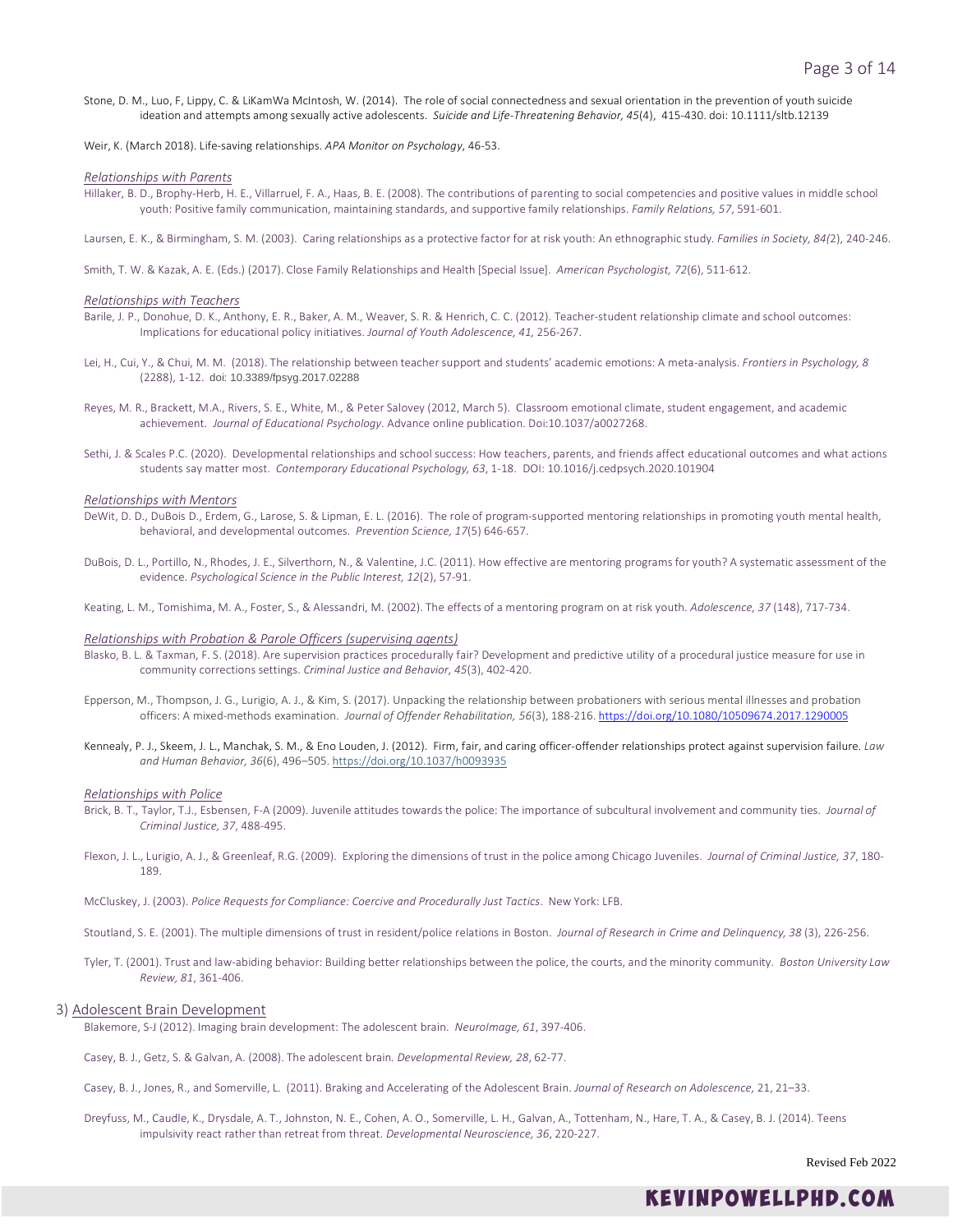- Giedd, J. N. (2008). The teen brain: Insights from neuroimaging. *Journal of Adolescent Health, 42*, 335-343.
- Giedd, J. N. (2015). Adolescent neuroscience of addiction: A new era. *Developmental Cognitive Neuroscience, 16*, 192-193.
- Romer, D., Reyna, V. F., & Satterthwaite (2017). Beyond stereotypes of adolescent risk taking: Placing the adolescent brain in developmental context. *Developmental Cognitive Neuroscience, 27,* 19-34.
- Spear, L. P. & Silveri, M. M. (2016). Special Issue on the adolescent brain. *Neuroscience and Biobehavioral Reviews, 70*, 1-3 (full Issue).
- Steinberg, L. (2012). Should the science of adolescent brain development inform public policy? Issues in Science and Technology. http://www.issues.org/28.3/steinberg.html
- Steinberg, L. (2008). A social neuroscience perspective on adolescent risk-taking. *Developmental Review, 28,* 78-106.
- Steinberg, L., Cauffman, E., Woolard, J., Graham, S., & Banich, M. (2009). Are Adolescents Less Mature Than Adults? Minors' Access to Abortion, the Juvenile Death Penalty, and the Alleged APA "Flip-Flop. *American Psychologist, 64*, 583–594.
- Stringer, H. (2017). Justice for teens: Psychological research on brain development and teen impulsivity is changing the way the justice system treats teens. *Monitor on Psychology*, Oct, 45-49.
- Yurgelun-Todd, D. (2007). Emotional and cognitive changes during adolescence. *Current Opinion in Neurobiology, 17*, 251-257.

https://brainconnection.brainhq.com/

### 4) Adolescent Development

Lerner, R. M. & Steinberg, L. (Eds.) (2009). *Handbook of Adolescent Psychology (3rd Edition): Volume 1: Individual bases of adolescent development.* Hoboken, NJ: John Wiley & Sons.

### 5) Neuroplasticity (neural plasticity)

Bryck, R.L. & Fisher, P. A. (2012). Training the brain: Practical applications of neural plasticity from the intersection of cognitive neuroscience, developmental psychology, and prevention science. *American Psychologist, 67*(2), 87-100.

Davidson, R.J. & McEwen, B. S. (2012). Social influences on neuroplasticity: Stress and interventions to promote well-being. *Nature Neuroscience, 15*(5), 689-695.

- Holzel, B. K., Carmody, J., Vangel, M., Congleton, C., Yerramsetti, S. M., Gard, T., & Lazar, S. W. (2011). Mindfulness practice leads to increases in regional brain gray matter density. *Psychiatry Research: Neuroimaging, 191*(1), 36-43.
- Mackey, A. P., Whitaker, K. J., & Bunge, S. A. (2012). Experience-dependent plasticity in white matter microstructure: Reasoning training alters structural connectivity. Frontiers in Neuroanatomy, 6(32), 1-9. doi: 10.3389/fnana.2012.00032
- Rael Cahn, B., Goodman, M.S., Peterson, C.T., Maturi, R., & Mills, P.J. (2017). Yoga, meditation, and mind-body health: Increased BDNF, cortisol awakening response, and altered inflammatory marker expression after a 3-month yoga and meditation retreat. *Frontiers in Human Neuroscience, 11* (article 315), 1-13.
- Tabibnia, G. & Radecki, D. (2018). Resilience training that can change the brain. *Consulting Psychology Journal: Practice and Research, 70*(1), 59-88

Winerman, L. (2012). Changing our brains, changing ourselves. *Monitor on Psychology, 43*(8), 30-33.

Woollett, K. & Maguire, E. A. (2011). Acquiring "the knowledge" of London's layout drives structural brain changes. *Current Biology, 21*(24), 2109-2114.

### 6) Sexual Offense Recidivism Rates & Desistance

### *Juvenile Research*

Caldwell, M. F. (2016). Quantifying the decline in juvenile sexual recidivism rates. *Psychology, Public Policy, and Law, http://dx.doi.org/10*.1037/law0000094, 1-13.

Worling, J. R., Litteljohn, A., & Bookalam, D. (2010). 20-year prospective follow-up study of specialized treatment for adolescents who offended sexually. *Behavioral Sciences and the Law, 28*, 46-57.

# *Adult Research*

- Hanson, R. K., Bourgon, G., Helmus, L., & Hodgson, S. (2009). The principles of effective correctional treatment also apply to sexual offenders: A meta-analysis. *Criminal Justice and Behavior,* 36(9), 865-891.
- Hanson, R. K., Harris, A. J. R., Letourneau, E., Helmus, L. & Thornton, D. (2014). High-risk sex offenders may not be high risk forever. *Journal of Interpersonal Violence, 29*(15), 2792-2813.
- Hanson, R. K., Harris, A. J. R., Helmus, L. M. & Thornton, D. (2018). Reductions in risk based on time offense-free in the community: Once a sexual offender, not always a sexual offender. *Psychology, Public Policy, and Law, 24*(1), 48-63.

Revised Feb 2022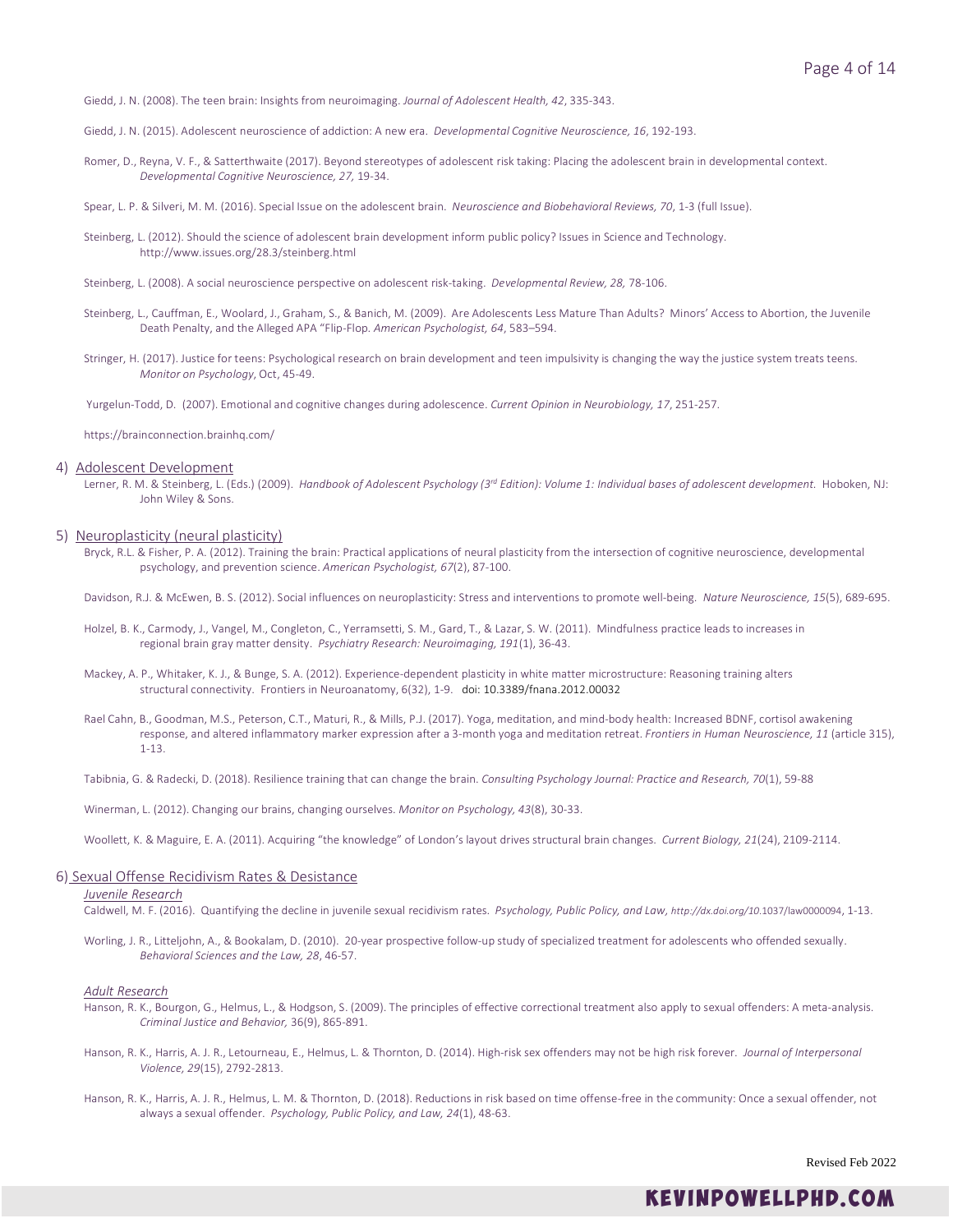Schmucker, M. & Losel, F. (2015). The effects of sexual offender treatment on recidivism: An international meta-analysis of sound quality evaluations. *Journal of Experimental Criminology, 11*(4), 597-630.

# 7) Treatment Engagement- Collaboration & Rationale for Services

- Ahmed, M. & Westra, H. A. (2009). Impact of a treatment rationale on expectancy and engagement in cognitive behavioral therapy for social anxiety. *Cognitive Therapy and Research, 33*, 314-322.
- Becker, K. D., Lee, B. R., Daleiden, E. L., Lindsey, M., Brandt, N. E., & Chorpita, B. F. (2015). The common elements of engagement in children's mental health services: Which elements for which outcomes? *Journal of Clinical Child & Adolescent Psychology, 44(1)*, 30-43.
- Lindsey, M. A., Brandt, N. E., Becker, K. D., Lee, B. R., Barth, R. P., Daleiden, E. L., & Chorpita, B. F. (2014). Identifying the common elements of treatment engagement interventions in children's mental health services. *Clinical Child and Family Psychology Review, 17*, 283-298.
- Powell, K. M. (2017). Engaging adolescents and families: In S. Righthand & W. Murphy (Eds.), *The safer society handbook of assessment and treatment of adolescents who have sexually offended (pp. 215-250).* Brandon, VT: Safer Society Press.
- Shick Tryon, G., Birch, S. E., & Verkuilen, J. (2018). Meta-Analyses of the Relation of Goal Consensus and Collaboration to Psychotherapy Outcome. *Psychotherapy, 55*(4), 372-383.

# 8) "Mimesis" (Mimicking/ Matching interpersonal style & affective range)

Atril-Slonim, D., Bar-Kalifa, E., Fisher, H., Peri, T., Lutz, W., Rubel, J. & Rafaeli, E. (2018). Emotional congruence between clients and therapists and its effect on treatment outcome. *Journal of Counseling Psychology, 65*(1), 51-64. http://dx.doi.org/10.1037/cou0000250.

Minuchin, S. (1974). *Families & Family Therapy*. Cambridge, MA: Harvard University Press

#### 9) Meeting Basic Human Needs

- Biglan, A., Flay, B.R., Embry, D.D., & Sandler, I.N. (2012). The critical role of nurturing environments for promoting human well-being. *American Psychologist, 67*(4), 257-271.
- Kaufman, S. B. (2018). Self actualized people in the 21<sup>st</sup> century: Integration with contemporary theory and research on personality and well-being. *Journal of Humanistic Psychology*, 1-33. doi: 10.1177/0022167818809187
- Kenrick, D. T., Griskevicius, V., Neuberg, S. L., & Schaller, M. (2010). Renovationg the pyramid of needs: Contemporary extensions built upon ancient foundations. *Perspectives on Psychological Science, 5*(3), 292-314.
- Maslow, A. H. (1970). *Motivation and personality* (2nd ed.). New York: Harper & Row.
- Shiraki, Y. & Igarashi, T. (2018). "Paying it forward" via satisfying a basic human need: The need for relatedness satisfaction mediates gratitude and prosocial behavior. *Asian Journal of Social Psychology, 21*, 107-113.
- Walton, J. S. (2019). The evolutionary basis of belonging: Its relevance to denial of offending and labelling those who offend. *Journal of Forensic Practice, 21*(4), 202-211.
- Wenzel, M., Woodyatt, L., & Mclean, B. (2020). The effects of moral/ social identity threats and affirmations on psychological defensiveness following wrongdoing. *British Journal of Social Psychology, 59*, 1062-1081.

### 10) Non-Verbal Behavior, Facial Feedback & Emotional Contagion

Bedi, R. P. (2006). Concept mapping the client's perspective on counseling alliance formation. *Journal of Counseling Psychology, 53*(1), 26-35.

- da Silva Ferreira, G. C., Crippa, J. A. S., & de Lima Osório, F. (2014). Facial emotion processing and recognition among maltreated children: A systematic literature review. *Frontiers in Psychology, 5*(1460), 1-10. doi: 10.3389/fpsyg.2014.01460
- Coles, N. A., Larsen, J. T., & Lench, H. C. (2019). A meta-analysis of the facial feedback literature: Effects of facial feedback on emotional experience are small and variable. *Psychological Bulletin*, 1-42. http://dx.doi.org/10.1037/bul0000194
- Fowler, J. H. & Christakis, N. A. (2008). Dynamic spread of happiness in a large social network: Longitudinal analysis over 20 years in the Framingham Heart Study. *BMJ, 337*: a2338.
- Kramer, A. D. I., Guillory, J. E., & Hancock, J. T. (2014). Experimental evidence of massive-scale emotional contagion through social networks. *PNAS, 111*(24), 8788- 8790.
- Marsh, A. A., Rhoads, S. A., & Ryan, R. M. (2018). A multi-semester classroom demonstration yields evidence in support of the facial feedback effect. *Emotion*, 1- 6. http://dx.doi.org/10.1037/emo0000532
- Olszanowski, M., Wrobel, M., & Hess, U. (2019). Mimicking and sharing emotions: A Re-examination of the link between facial mimicry and emotional contagion. *Cognition and Emotion*, [https://doi.org/10.1080/02699931.2019.1611543.](https://doi.org/10.1080/02699931.2019.1611543)
- Prochazkova, E. & Kret, M. E. (2017). Connecting minds and sharing emotions through mimicry: A neurocognitive model of emotional contagion. *Neuroscience and Biobehavioral Reviews, 80*, 99-114.

Revised Feb 2022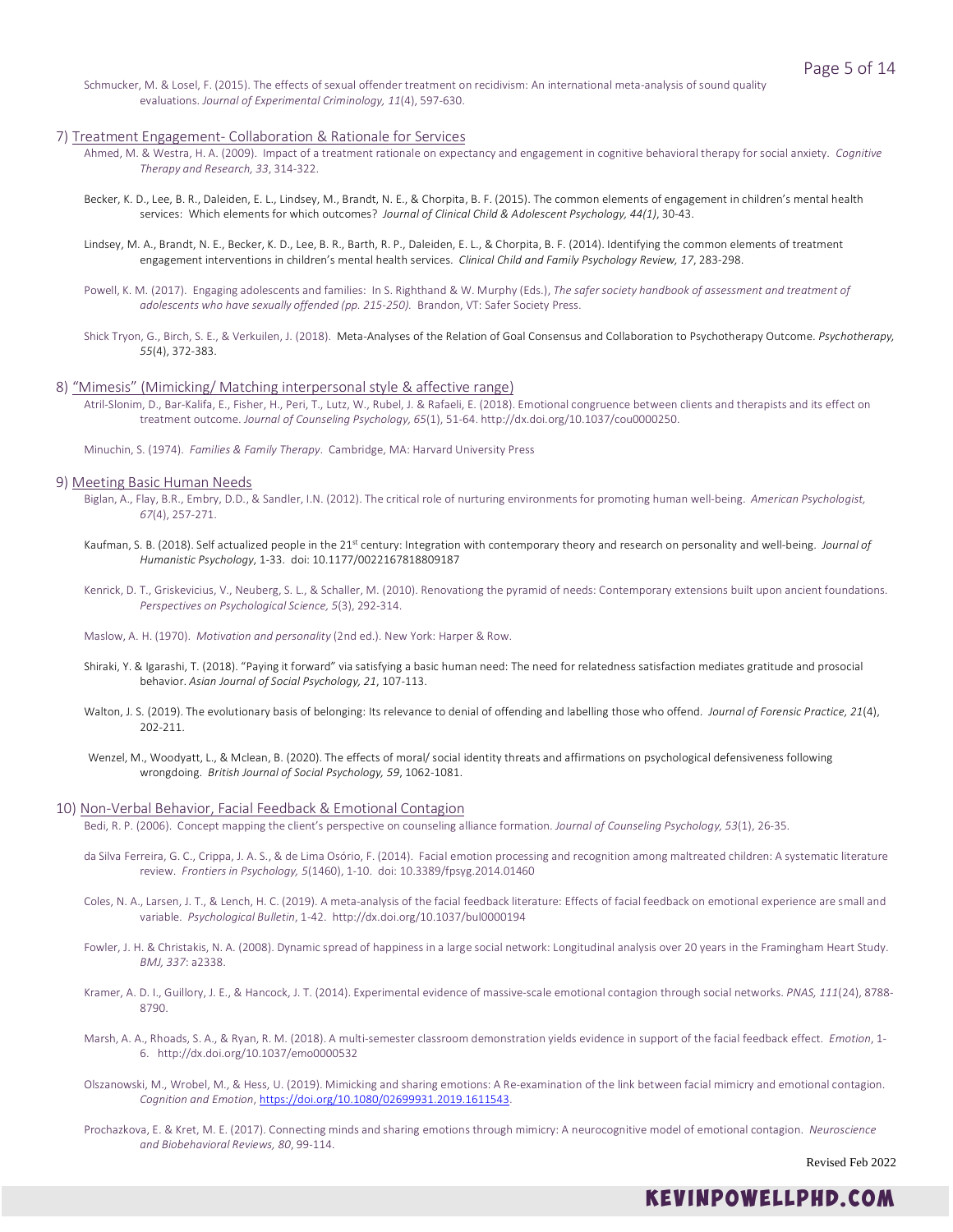### 11) Resilience & Protective Factors

Afifi, T. O. & MacMillan, H. L. (2011). Resilience following child maltreatment: A review of protective factors. *Canadian Journal of Psychiatry, 56*(5), 266-272.

- Cooper, N. S., Feder, A., Southwick, S. M. and Charney, D. S. (2007). Resilience and vulnerability to trauma psychobiological mechanisms. In Romer, D. and Walker, E. F. (Eds.) *Adolescent psychopathology and the developing brain: Integrating brain and prevention science* (pp. 347-372). New York: Oxford University Press.
- De Vries Robbe, M., Mann, R. E., Maruna, S., & Thornton, D. (2015). An exploration of protective factors supporting desistance from sexual offending. *Sexual Abuse: A Journal of Research and treatment, 27*(1), 16-33. DOI: 10.1177/1079063214547582
- Gloria, C. T. & Steinhardt, M. A. (2014). Relationships among positive emotions, coping, resilience, and mental health. *Stress and Health, 32*, 145-156.
- Hamby, S., Grych, J., Banyard, V. (2017). Resilience portfolios and poly-strengths: Identifying protective factors associated with thriving after adversity. *Psychology of Violence*, http://dx.doi.org/10.1037/vio0000135, 1-12.
- Herman, H., Stewart, D. E., Diaz-Granados, N., Berger, E. L., Jackson, B., Yuen, T. (2011). What is resilience? *Canadian Journal of Psychiatry, 56*(5), 258-265.
- Langton, C. M. & Worling, J. R. (Eds.). (2015). Protective factors [Special Issue]. Sexual Abuse: A Journal of Research and Treatment, 27(1), 3-142.
- Luthar, S.S. & Eisenberg, N. (Eds.) (2017). Special Section- Developmental research and translational science: Evidence-based interventions for at-risk youth and families. *Child Development, 88*(2), 333-677.
- Luthar, S.S. & Eisenberg, N. (2017). Resilient adaptation among at-risk children: Harnessing science toward maximizing salutary environments. *Child Development, 88*(2), 337-349.
- Masten, A. S. (2014). *Ordinary magic: Resilience in development.* New York: Guilford Press.
- Masten, A.S., Cutuli, J. J., Herbers, J. E, & Reed, M.G. J. (2009). Resilience in Development. In C.R. Snyder & S.J. Lopez (Eds.), *Oxford handbook of positive psychology* (2nd ed.) (pp. 117-131). New York: Oxford University Press.
- Masten, A. S. & Reed, M.G. J. (2002). Resilience in development. In C.R. Snyder & S.J. Lopez (Eds.), *The handbook of positive psychology* (pp. 74-88). New York: Oxford University Press.
- Moore, M., Culpepper, S., Phan, K. L., Strauman, T. J., Dolcos, F., & Dolcos, S. (2018). Neurobehavioral mechanisms of resilience against emotional distress: An integrative brain-personality-symptom approach using structural equation modeling. *Personality Neuroscience, 1*(e8), 1-10. doi: 10.1017/pen.2018.11.
- Nyklicek, I, Majoor, D., and Schalken, P. (2010). Psychological mindedness and symptom reduction after psychotherapy in heterogeneous psychiatric sample. *Comprehensive Psychiatry,* 51, 492-496.
- Olver, M. E. & Riemer, E. K. (2021). High-psychopathy men with history of sexual offending have protective factors too: But are these risk relevant and can they change treatment? *Journal of Consulting and Clinical Psychology, 89*(5), 406-420. DOI: 10.1037/ccp0000638
- Oshio, A., Taku, K., Hirano, M., & Saeed, G. (2018). Resilience and big five personality traits: A meta-analysis. *Personality and Individual Differences, 127*, 54-60.
- Powell, K. M., Rahm-Knigge, R L. & Conner, B. T. (2021). Resilience Protective Factors Checklist (RPFC): Buffering Childhood Adversity and Promoting Positive Outcomes. *Psychological Reports, 124(4), 1437-1461.* [DOI: 10.1177/0033294120950288](https://doi.org/10.1177%2F0033294120950288)
- Roxas, A. S. & Glenwick, D. S. (2014). The relationship of psychological mindedness and general coping to psychological adjustment and distress in high-school adolescents. *Individual Differences Research, 12*(2), 38-49.
- Tedeschi, R. G. & Kilmer R. P. (2005). Assessing strengths, resilience, and growth to guide clinical interventions. *Professional Psychology: Research and Practice, 36* (3), 230-237.
- Windle, G. (2011). What is resilience? A review and concept analysis. *Reviews in Clinical Gerontology, 21*, 152-169.
- Weir, K. (2017). Maximizing children's resilience. *Monitor on Psychology, Sept*, 40-46.
- Worling, J. R. (2017). Protective + Risk Observations for Eliminating Sexual Offense Recidivism (PROFESOR) <http://www.drjamesworling.com/profesor.html>
- Yule, K., Houston, J. & Grych, J. (2019). Resilience in children exposed to violence: A meta-analysis of protective factors across ecological contexts. *Clinical Child and Family Psychology Review, 22*, 406-431.

www.apa.org/topics/resilience

12) Parenting Styles- Authoritative (Democratic/ Balanced) Parenting Baumrind, D. (1978). Parental disciplinary patterns and social competence in children. *Youth and Society, 9*, 239-276.

Revised Feb 2022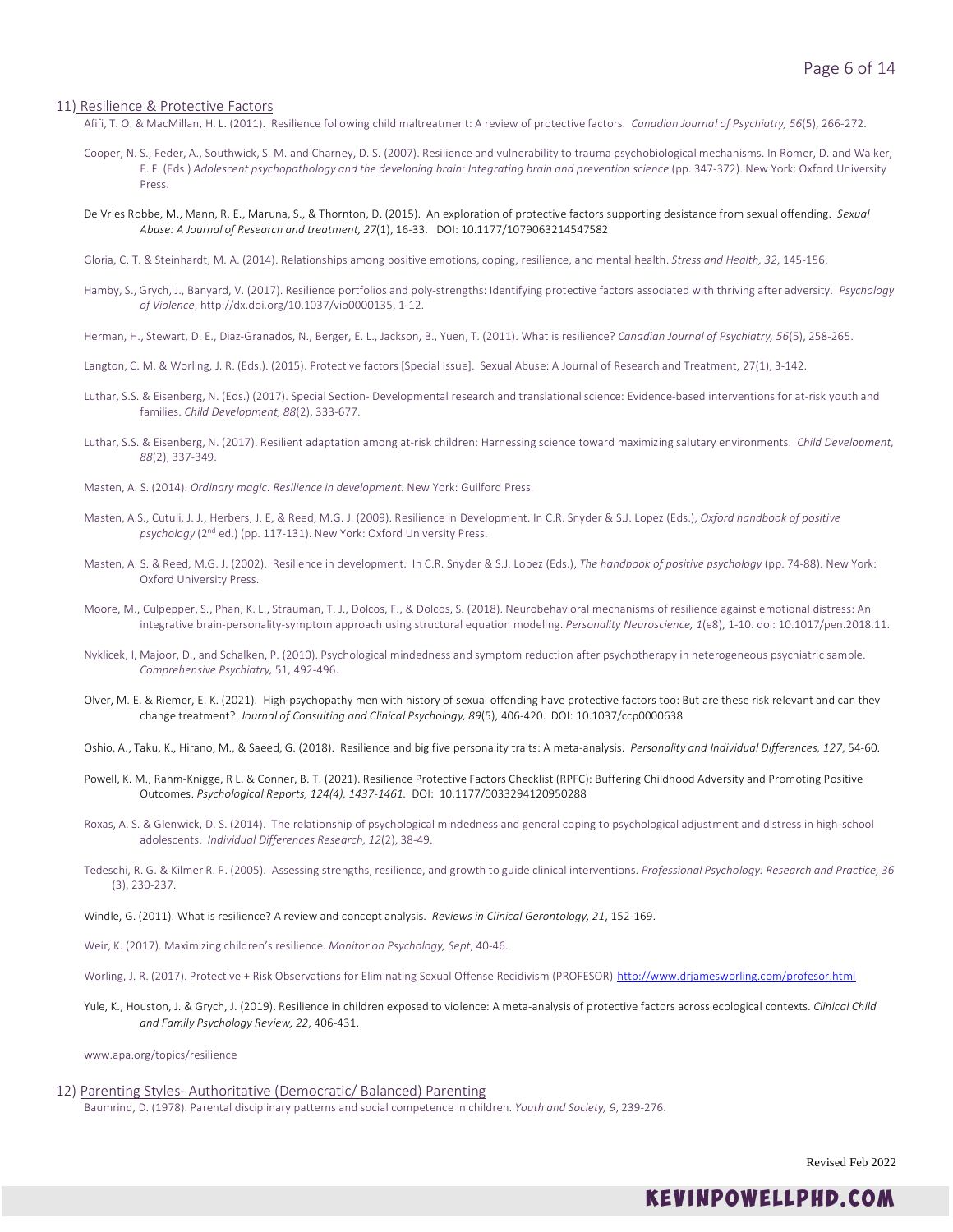- Pinquart, M. & Kauser, R. (2018). Do the associations of parenting styles with behavior problems and academic achievement vary by culture? Results from a meta-analysis. *Cultural Diversity and Ethnic Minority Psychology, 24*(1), 75-100.
- Rothrauff, T. C., Cooney, T.M., Shin An, J. (2009). Remembered parenting styles and adjustment in middle and late adulthood. *Journal of Gerontology: Social Sciences, 64B*(1), 137–146.
- Takeuchi, M. M. & Takeuchi, A. S. (2008). Authoritarian versus authoritative parenting styles: Application of the cost equalization principle. *Marriage and Family Review, 44*(4), 489-510.
- Yeung, J. W. K., Cheung, C-K., Kwok, S. Y. C. L., & Leung, J. T. Y. (2016). Socialization effects of authoritative parenting and its discrepancy on children. *Journal of Child and Family Studies, 25*, 1980-1990.

#### 13) Physical Exercise & Movement

- Ahn, S. & Fedewa, A. L. (2011). A meta-analysis of the relationship between children's physical activity and mental health. Journal of Pediatric Psychology, 36(4), 385-397.
- Emerson, D. Sharma, R., Chaudhry, S. & Turner, J. (2009). Trauma-sensitive yoga: Principles, practice, and research. *International Journal of Yoga Therapy, 19*, 123-128.
- Otto, M. W. & Smits, J. A. J. (2011). *Exercise for mood and anxiety: Proven strategies for overcoming depression and enhancing well-being.* New York: Oxford University Press

Weir, K. (2011). The exercise effect. *APA Monitor on Psychology, 42*(11), 48-52.

#### 14) Self-Esteem

- DuBois, D. L. and Flay, B. R. (2004). The healthy pursuit of self-esteem: Comment on an alternative to Crocker and Park (2004) formulation. *Psychological Bulletin*, 130: 3, 415-420.
- Swann, W. B., Chang-Schneider, C. and McClarty, K. L. (2007). Do people's self-views matter? Self-concepts and self-esteem in everyday life. *American Psychologist*, 62: 2, 84-94.

### 15) Emotional Intelligence

- Armstrong, A. R., Galligan, R. F. & Critchley, C. R. (2011). Emotional intelligence and psychological resilience to negative life events. *Personality and Individual Differences*, 51, 331-336.
- MacCann, C., Jiang, Y., Double, K. S., Bucich, M. & Minbashian, A. (2020). Emotional Intelligence predicts academic performance: A meta-analysis. *Psychological Bulletin, 146*(2), 150-186.
- Malouff, J. M., Schutte, N. S. & Thorsteinsson, E. B. (2014). Trait emotional intelligence and romantic relationship satisfaction: A meta-analysis. *The American Journal of Family Therapy, 42*, 53-66.
- Martins, A., Ramalho, N. & Morin, E. (2010). A comprehensive meta-analysis of the relationship between emotional intelligence and health. *Personality and Individual Differences, 49*, 554-564.
- Mayer, J.D., Caruso, D.R., & Salovey, P. (2016). The ability model of emotional intelligence: Principles and updates. *Emotion Review, 8*(4), 290-300.

Schneider, T. R., Lyons, J. B. & Khazon, S. (2013). Emotional intelligence and resilience. *Personality and Individual Differences, 55*, 909-914.

Schutte, N. S. & Loi, N. M. (2014). Connections between emotional intelligence and workplace flourishing. *Personality and Individual Differences, 66*, 134-139.

### 16) Deviancy Training

Dishion, T.J. & Dodge, K. A. (2005). Peer contagion in interventions for children and adolescents: Moving towards an understanding of the ecology and dynamics of change. *Journal of Abnormal Child Psychology, 33*(3), 395-400.

Dodge, K. A., & Dishion, T. J., & Lansford, J. E. (2006). Deviant peer influences in intervention and public policy for youth. *Social Policy Report, XX*(1), 3-19.

Gifford-Smith, M., Dodge,K. A., Dishion, T. J. & McCord, J. (2005). Peer influence in children and adolescents: Crossing the bridge from developmental to intervention science. *Journal of Abnormal Child Psychology, 33*(3), 255-265.

Gottfredson, D. C. (2010). Deviancy training: Understanding how preventive interventions harm. *Journal of Experimental Criminology, 6*, 229-243.

Leve, L. D. & Chamberlain, P. (2005). Association with delinquent peers: Intervention effects for youth in the juvenile justice system. *Journal of Abnormal Child Psychology, 33*(3), 339-347.

McCord, J. (2003). Cures that harm: Unanticipated outcomes of crime prevention programs. *The Annals of the American Academy, 587*, 16-30.

Rhule, D. M. (2005). Take care to do no harm: Harmful interventions for youth problem behavior. *Professional Psychology: Research and Practice, 36*, 618-625.

Revised Feb 2022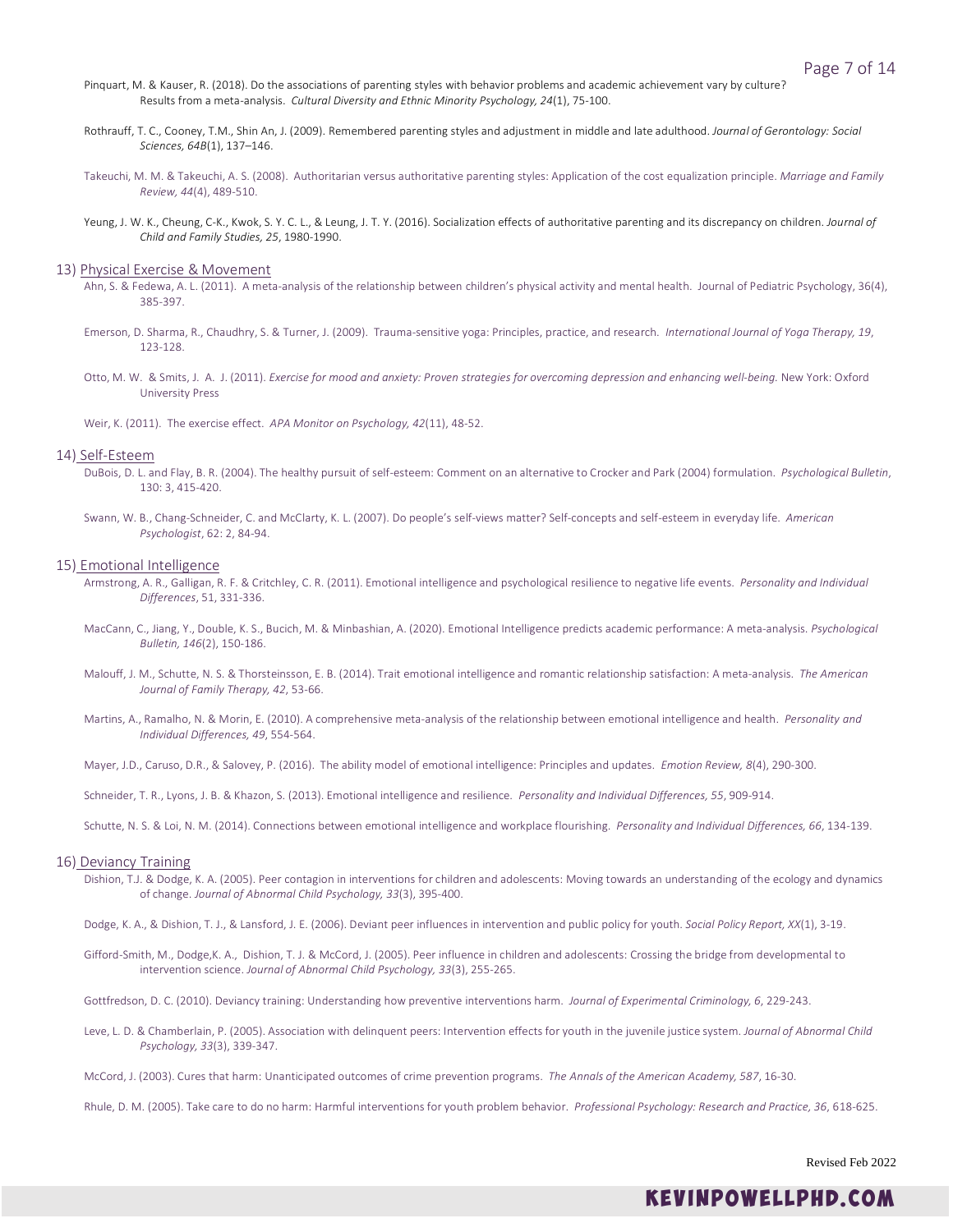# 17) Prevalence Rate for Delinquent Behaviors

- Farrington, D. P. (2007). Origins of violent behavior over the life span. In D. J. Flannery, A. T. Vazsonyi, & I. D. Waldman (Eds.), *The Cambridge handbook of violent behavior and aggression* (pp. 19–48). New York: Cambridge University Press.
- Loeber, R., Menting, B., Lynam, D. R., Moffit, T. E., Stouthamer-Loeber, M., Stallings, R., Farrington, D.P., & Pardini, D. (2012). Findings from the Pittsburgh youth study: Cognitive impulsivity and intelligence as predictors of the age-crime curve. *Journal of the American Academy of Child & Adolescent Psychiatry, 51*(11), 1136-1149
- Moffitt, T.E. (2007). A review of research on the taxonomy of life-course persistent versus adolescence-limited antisocial behavior: In D. J. Flannery, A. T. Vazdonyi, & I. D. Walman (Eds.), *The Cambridge handbook of violent behavior and aggression* (pp.49-74). New York, NY: Cambridge University Press.
- Steinberg, L., Cauffman, E. & Monahan, K. (March 2015). Psychosocial maturity and desistance from crime in a sample of serious juvenile offenders. *OJJDP Juvenile Justice Bulletin*, NCJ 248391
- Van Domburgh, L., Loeber, R., Bezemer, D., Stallings, R., Stouthamer-Loeber, M. (2009). Childhood predictors of desistance and level of persistence in offending in early onset offenders. *Journal of Abnormal Child Psychology, 37*, 967-980.
- Walters, G. D. (2011). The latent structure of life-course-persistent antisocial behavior: Is Moffit's developmental taxonomy a true taxonomy? *Journal of Consulting and Clinical Psychology, 79(*1), 96-105.

### 18) Evidenced-Based Practice Movement

- Ackerman, S. J., Benjamin, L. S., Beutler, L. E., Gelso, C. J., Goldfried, M. R., Hill, C., Lambert, M. J., Norcross, J. C., Orlinsky, D. E., & Rainer, J. (2001). Empirically supported therapy relationships: Conclusions and recommendations of the Division 29 Task Force. *Psychotherapy: Theory, Research, Practice, Training, 38*(4), 495–497. [https://doi.org/10.1037/0033-3204.38.4.495](https://psycnet.apa.org/doi/10.1037/0033-3204.38.4.495)
- Bonta, J. & Andrews, D. A. (2017). *The psychology of criminal conduct* (6th ed.). New York: Routledge
- Clay, R. (2010). More than one way to measure: Randomized clinical trials have their place, but critics argue that researchers would get better results if they also embraced other methodologies. *Monitor on Psychology*, 41: 8, 52-55.
- Gannon, T.A., & Ward, T. (2014). Where has all the psychology gone? A critical review of evidence-based psychological practice in correctional settings. *Aggression and Violent Behavior, 19*, 435-446.
- Hall, J. C. (2008). A practitioner's application and deconstruction of evidence-based practice. *Family in Society: The Journal of Contemporary Social Services*, 89: 3, 385-393.
- Lilienfeld, S. O. (2007). Psychological treatments that cause harm. *Perspectives on Psychological Science, 2* (1), 53-70.
- Norcross, J. C. & Lambert, M. J. (2011). Evidence-based therapy relationships. In J.C. Norcross (Ed.), *Psychotherapy relationships that work: Evidence-based responsiveness* (2nd Ed.) pp. 3-21. New York: Oxford University Press.
- Norcross, J. C. & Wampold, B. E. (2011). Evidence-based therapy relationships: Research conclusions and clinical practices. *Psychotherapy, 48*(1), 98-102.
- Owen, J. & Hilsenroth, M. J. (2014). Treatment adherence: The importance of therapist flexibility in relation to therapy outcomes. *Journal of Counseling Psychology, 61*(2), 280-288.
- Shedler, J. (2017). Blog- Selling bad therapy to trauma victims: Patients and therapists should ignore new guidelines for treating trauma. *Psychologically Minded*, blog posted Nov 19, https://www.psychologytoday.com/blog/psychologically-minded/201711/selling-bad-therapy-trauma-victims
- Truijens, F., Zuhlke-van Hulzen, & Vanheule, S. (2018). To manualize, or not to manualize: Is that still the question? A systematic review of empirical evidence for manual superiority in psychological treatment. *Journal of Clinical Psychology*, 1-15. <https://doi.org/10.1002/jclp.22712>
- Wampold, B. E. & Imel, Z. E. (2015). *The great psychotherapy debate: The evidence for what makes psychotherapy work.* New York, NY: Routledge.
- Ward, T., Gannon, T. & Yates, P. (2008). The treatment of offenders: Current practice and new developments with an emphasis on sex offenders*. International Review of Victimology, 15,* 179-204.
- Willis, G., Gannon, T., Yates, P., Collie, R., & Ward, T. (2011, Winter). In style or evolving through research? Misperceptions about the Good Lives Model. *Association for the Treatment of Sexual Abusers Forum, XXIII*, (1).

# 19) Researcher Allegiance Effects

- Budge, S., Baardseth, T. P. Baardseth, Wampold, B. E., & Fluckiger, C. (2010). Researcher allegiance and supportive therapy: Pernicious affects on results of random clinical trials. *European Journal of Psychotherapy and Counselling, 12*(1), 23-39.
- Leykin, Y. & DeRubeis, R. J. (2009). Allegiance in psychotherapy outcome research: Separating association from bias. *Clinical Psychology: Science and Practice, 16*(1), 54-65.
- Munder, T., Brutsch, O. Leonhart, R., Gerger, H. & Barth, J. (2013). Researcher allegiance in psychotherapy outcome research: An overview of reviews. *Clinical Psychology Review, 33*, 501-511.

Revised Feb 2022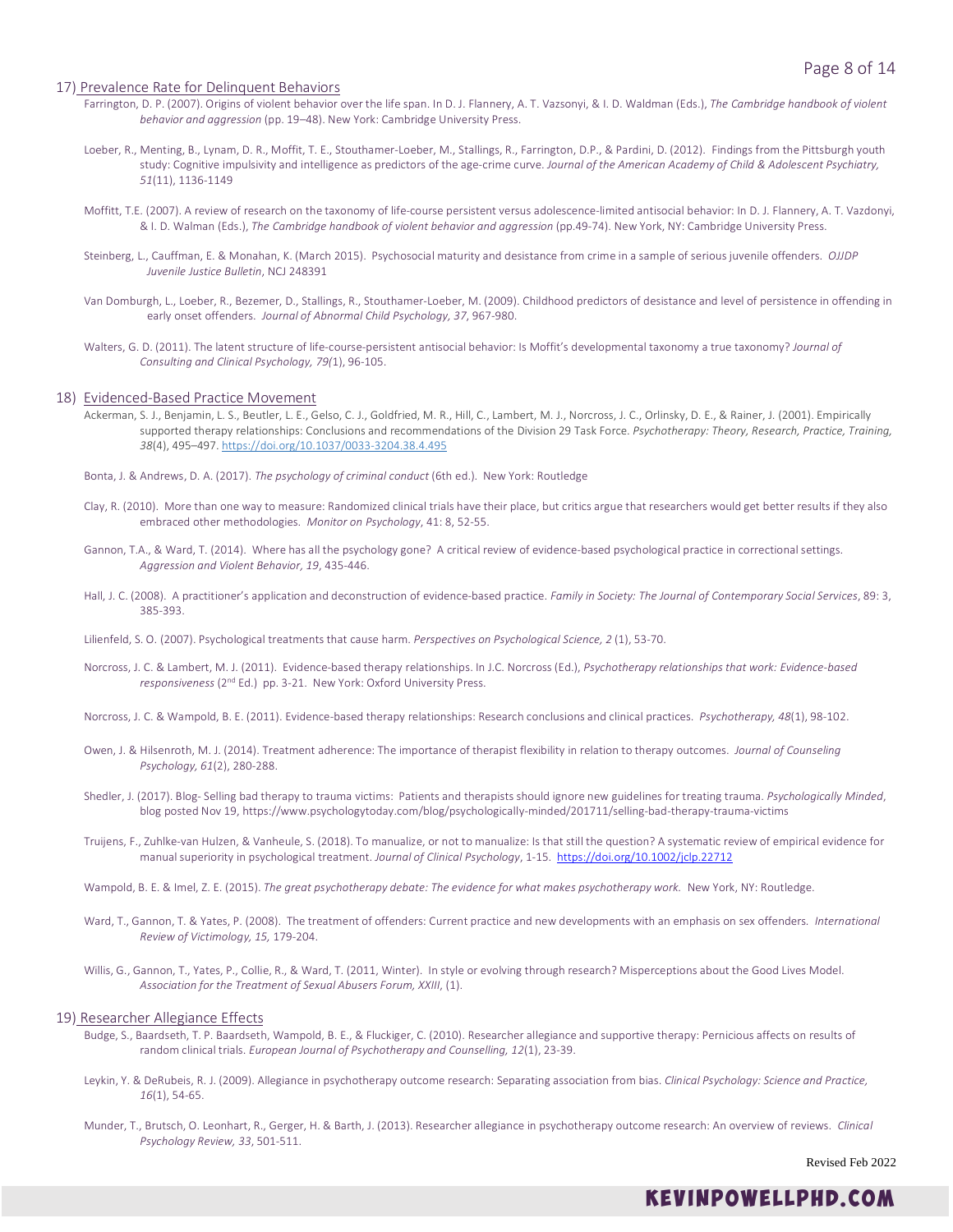# 20) Solution-Focused Therapy www.sfbta.org

https://solutionfocused.net/

- De Shazer, S., Berg, I. K., Lipchik, E., Nunnally, E., Molnar, A., Gingerich, W., Weiner-Davis, M (1986). Brief therapy: Focused solution development. *Family Process, 25*, 207-222.
- Franklin, C., Zhang, A., Froerer, A., & Johnson, S. (2016). Solution focused brief therapy: A systematic review and meta-summary of process research. *Journal of Marital and Family Therapy, 43*(1), 16-30.
- Gingerich, W. J. & Peterson, L. T. (2012). Effectiveness of solution-focused brief therapy: A systematic qualitative review of controlled outcome studies. *Research on Social Work Practice, 23*(3), 266-283.
- Kim, J., Smock Jordan, S., Franklin, C., & Froerer. A. (2019). Is solution-focused brief therapy evidence-based? An Update 10 years later. *Families in Society: The Journal of Contemporary Social Services, 100*(2), 127-138.
- Neipp,M., Beyebach, M., Nunez, R. M., & Martinez-Gonzalez, M. (2015). The effect of solution-focused versus problem-focused questions: A replication. *Journal of Marital and Family Therapy, 42*(3), 525-535.

### 21) Healthy Relationships

- Anderson, J. R. (2020). Inviting autonomy back to the table: The importance of autonomy for healthy relationship functioning. *Journal of Marital and Family Therapy, 46*(1), 3-14. doi:10.1111/jmft.12413
- Davila, J., et al. (2017). Romantic competence, healthy relationship functioning, and well-being in emerging adults. *Personal Relationships, 24*, 162-184. doi: 10:1111/pere.12175
- Kothari, B. H., Blakeslee, J., & Miller, R. (2020). Individual and interpersonal factors associated with psychosocial functioning among adolescents in foster care: A scoping review. *Children and Youth Services Review, 118*, 1-12. 105454
- Kulkarni, S. J., Kohl, P. L., & Edmond, T. (2020). From "stop family violence" to "build healthy relationships to end violence": The journey to reenvision a grand challenge (Commentary). *Social Work, 65*(4), 401-405. Doi:10.1093/sw/swaa038.

### 22) Healthy Sexuality

Herbenick, D., Bowling, J., Fu, T-C. (Jane), Dodge, B., Guerra-Reyes, L., & Sanders, S. (2017). Sexual diversity in the United States: Results from a nationally representative probability sample of adult women and men. *PLoS ONE, 12(7): e0181198. https://doi.org/10.1371/journal.pone.0181198*

Rodrigues, A. (2021). Teenagers, Digital Sexual Behavior, and the TEAMS Approach. *The New Circle Magazine*. Safer Society Press.`

Ryan, G. (2010). Sexually abusive youth: Defining the problem and the population. In G. Ryan, T. Leversee, & S. Lane (Eds.), *Juvenile Sexual Offending: Causes, Consequences, and Correction, 3rd edition* (pp. 3-8). Hoboken, NJ: John Wiley & Sons.

[http://www.nsvrc.org/sites/default/files/saam\\_2015\\_what-is-healthy-sexuality-and-consent.pdf](http://www.nsvrc.org/sites/default/files/saam_2015_what-is-healthy-sexuality-and-consent.pdf)

# 23) Functional Behavior Assessment

Cooper, J. O., Heron, T. E., & Heward, W. L. (2007). Functional Behavior Assessment (pp.500-524). *Applied Behavior Analysis (2nd Ed.).* Columbus, OH: Pearson Merrill Prentice Hall.

Iwata, B. A. & Worsdell, A. S. (2005). Implications of functional analysis methodology for the design of intervention programs. *Exceptionality, 13*(1), 25-34.

### 24) RNR (Risk-Needs-Responsivity) Model

Andrews, D. A., & Bonta, J. (2010). *The psychology of criminal conduct* (5th ed.). New Providence, NJ: Matthew Bender & Company, Inc.

Andrews, D. A., Bonta, J & Wormith J. S. (2011). The Risk-Need-Responsivity (RNR) Model: Does Adding the Good Lives Model Contribute to Effective Crime Prevention? *Criminal Justice and Behavior, 38*(7), 735-755.

Bonta, J. & Andrews, D. A. (2017). *The psychology of criminal conduct* (6th ed.). New York: Routledge.

### 25) Good Lives Model- Approach Goals

- Collie, R., Ward, T., Ayland, L., & West, B. (2007). The Good Lives Model of Rehabilitation: Reducing Risks and Promoting Strengths with Adolescent Sexual Offenders. In Calder, M.C. (Ed.), *Working with children and young people who sexually abuse: Taking the field forward* (pp. 53-64). Dorset, UK: Russell House.
- Malliona, J. S., Wood, J. L., & Mallion, A. (2020). Systematic review of 'Good Lives' assumptions and interventions. *Aggression and Violent Behavior, 55,* 1-17. Doi: 10.1016/j.avb.2020.101510.
- Mann, R. E., Webster, S. D., Schofield, C., & Marshall, W. L. (2004). Approach versus avoidance goals in relapse prevention with sexual offenders. *Sexual Abuse: A Journal of Research and Treatment, 16*, 65-75.
- Serie, C. M. B., Van Damme, L., Pleysier, S., De Ruiter, C. & Put, J. (2021). The relationship between primary human needs of the Good Lives Model (GLM) and subjective well-being in adolescents: A multi-level meta-analysis. *Aggression and Violent Behavior, 61,* 1-18. Doi: 10.1016/j.avb.2021.101651

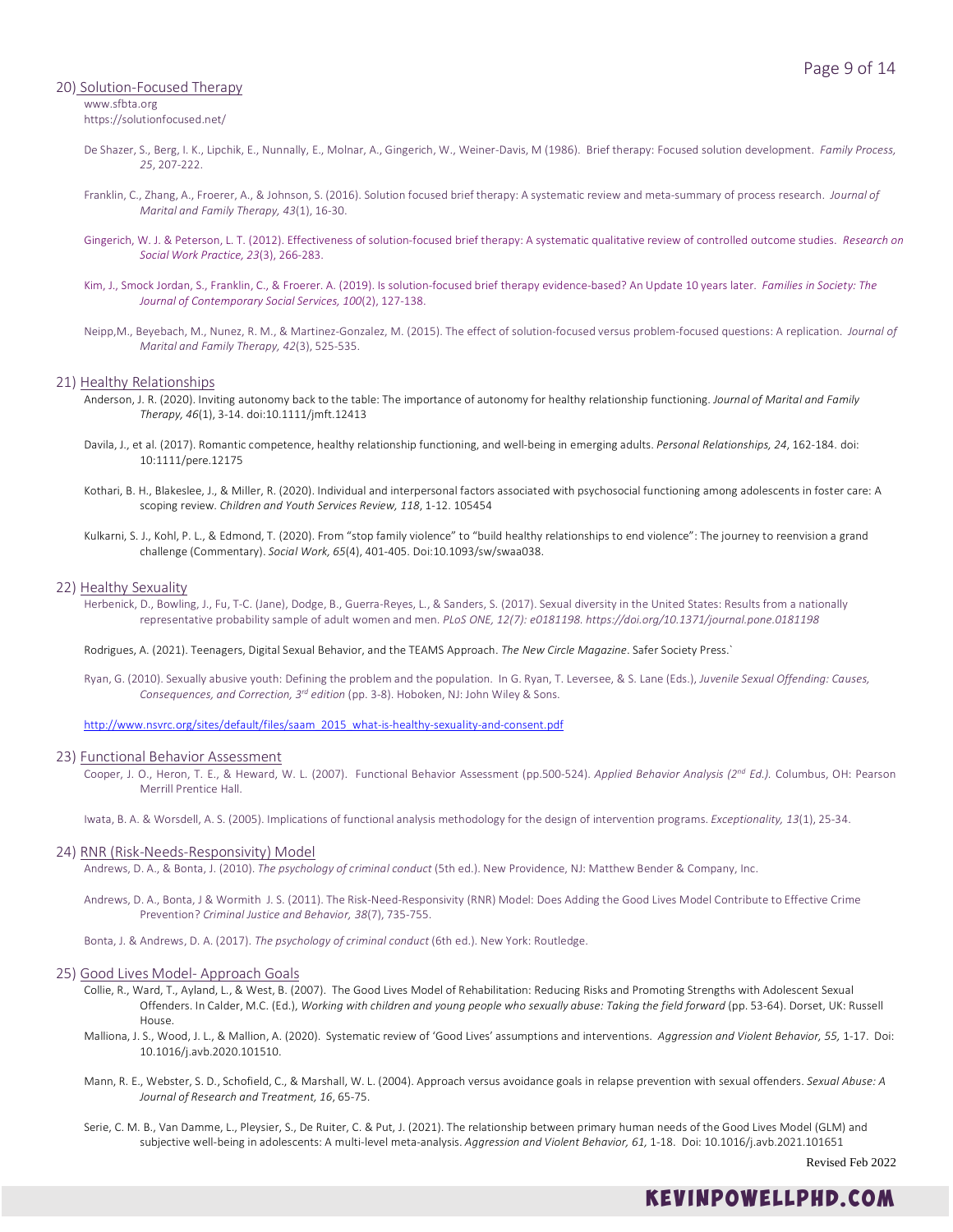Wilson, R. J. & Yates, P. M. (2009). Effective interventions and the Good Lives Model: Maximizing treatment gains for sexual offenders. Aggression and Violent Behavior*, 14*, 157-161.

### 26) Positive Psychology

Linley P. A. and Joseph, S. (Eds.). (2004). *Positive psychology in practice.* Hoboken, NJ: Wiley.

Seligman, M. E. P., Steen, T. A., Park, N. and Peterson, C. (2005). Positive psychology progress: Empirical validation of interventions. *American Psychologist, 60*(5), 410-421.

Snyder, C. R. & Lopez, S. J. (Eds.) (2009). *Oxford handbook of positive psychology*. Oxford: Oxford University Press.

### 27) Developmental Assets

Benson, P. L. (2006). All kids are our kids: What communities must do to raise caring and responsible children and adolescents (2<sup>nd</sup> Ed). San Francisco: Jossey-Bass.

Search Institute: www.search-institute.org 40 Developmental Assets

## 28) Basic Helping & Interviewing Skills

Egan, G. (2006). *Essentials of skilled helping: Managing problems, developing opportunities.* Belmont, CA: Thomson Wadsworth.

Cormier, S., Nurius, P.S., & Osborn, C.J. (2013). *Interviewing and change strategies for helpers* (7th ed.) Belmont, CA: Brooks/Cole.

Miller, W. R., & Rollnick, S. (2013). *Motivational interviewing: Helping people change* (3rd edition). Guilford Press.

# 29) Multiple Intelligence

Gardner, H. (1999). Intelligence reframed: Multiple intelligence for the 21st century. New York: BasicBooks.

Kornhaber, M., Fierros, E., & Veenema, S. (2004). Multiple Intelligences: Best ideas from research and practice. Boston: Pearson/ Allyn & Bacon.

Weber, E. (2005). MI strategies in the classroom and beyond: Using roundtable learning. Boston: Pearson/Allyn & Bacon.

### 30) Holistic (Biopsychosocial & Ecological Model)

- Bronfenbrenner, U. (2001). The bioecological theory of human development. In N. J. Smelser & P.B. Baltes (Eds.), *International encyclopedia of the social and behavioral sciences* (Vol. 10, pp. 6963-6970). New York: Elsevier.
- Dodge, K. A., & Pettit, G. S. (2003). A biopsychosocial model of the development of chronic conduct problems in adolescence. *Developmental Psychology, 39* (2), 349-371.
- Leversee, T. & Powell, K. M. (2017). Beyond risk management to a more holistic model for treating adolescents who have engaged in sexually abusive behavior. In B. Schwartz (Ed.), Sexually Abusive Behavior in Youth: A Handbook of Theory, Assessment, and Treatment (20:1-37). Kingston, NJ: Civic Research Institute.

# 31) Respectful Language/ Being Sensitive to Labels

American Psychological Association (2010). *Publication manual of the American Psychological Association* (6th ed.), pp. 72. Washington, DC: APA.

- Cuttler, C. & Ryckman, M. (2019). Don't call me delusional: Stigmatizing effects of noun labels on people with mental disorders. *Stigma & Health, 4*(2), 118-125 [https://doi.org/10.1037/sah0000132](https://doi.apa.org/doi/10.1037/sah0000132)
- Harris, A. J. & Socia, K. M. (2016). What's in a name? Evaluating the effects of the "sex offender" label on public opinions and beliefs. *Sexual Abuse: A Journal of Research and Treatment, 28*(7), 660-678. DOI: 10.1177/1079063214564391
- Jensen, M. E., Pease, E. A., Lanbert, K., Hickman, D. R., Robinson, O, McCoy, K. T., …& Kenerson King, J. (2013). Championing person-first language: A call to psychiatric mental health nurses. *Journal of the American Psychiatric Nurses Association, 19*(3), 146-151.
- Willis, G. M. (2018). Why call someone by what we don't want them to be? The ethics of labeling in forensic/correctional psychology. *Psychology, Crime, & Law,* 1-17.
- Willis, G. M., Ackerman, A., & Prescott, D. (2018). Person-first language: Establishing a culture that transcends labels. *SAJRT Blog,* May 2.

Willis, G. M. & Letourneau, E. J. (2018). Promoting accurate and respectful language to describe individuals and groups. *Sexual Abuse, 30*(5), 480-483.

- 32) Adverse Childhood Experiences (ACE-Responsive) Info Anda, R. F. & Felitti, V. J. (2003). Origins and essense of the study. *ACE Reporter, 1*(1), 1-4.
	- Baglivio, M. T., Epps, N., Swartz, K., Sayedul Huq, M., Sheer, A., & Hardt, N. S. (2014). The prevalence of adverse childhood experiences (ACE) in the lives of juvenile offenders. *OJJDP Journal of Juvenile Justice, 3*(2), 1-18.

Revised Feb 2022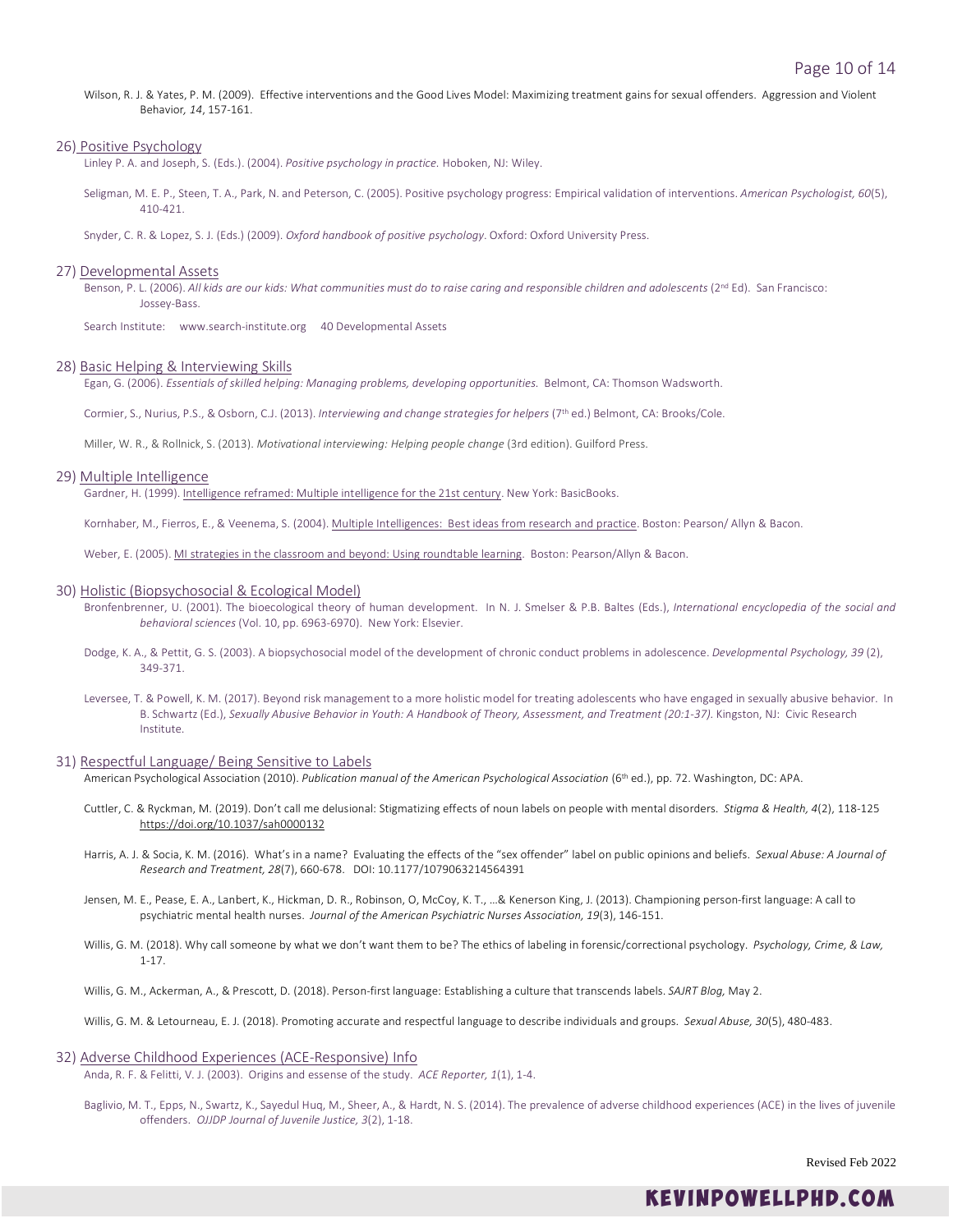- Carlson, J. S., Yohannan, J., Darr, C. L., Turley, M. R., Larez, N. A., & Perfect, M. M. (2018). Prevalence of adverse childhood experiences in school-aged youth: A systematic review (1990-2015). *International Journal of School & Educational Psychology,* https://doi.org/10.1080/21683603.2018.1548397.
- Clancy, S. A. (2009). *The trauma myth: The truth about the sexual abuse of children- and its aftermath.* New York: Basic Books.
- Creeden, K. J. (2006). Trauma and Neurobiology: Considerations for the Treatment of Sexual Behavior Problems in Children and Adolescents. In Longo, R.E. & Prescott, D.S. (Eds.) *Current perspectives: Working with sexually aggressive youth and youth with sexual behavior problems* (pp. 395-418)*.* Holyoke, MA: NEARI Press
- Crouch, E., Probst, J. C., Radcliff, E., Bennett, K. J., & Hunt McKinney, S. (2019). Prevalence of adverse childhood experiences (ACEs) among US children. *Child Abuse & Neglect, 92*, 209-218.
- Jespersen, A.F., Lalumiere, M. L., Seto, M. C. (2009). Sexual abuse history among adult sex offenders and non-sex offenders: A meta-analysis. *Child Abuse & Neglect, 33*, 179-192.
- Levenson, J. S., Willis, G. M. & Prescott, D. S. (2015). Adverse childhood experiences in the lives of female sex offenders: *Sexual Abuse: A Journal of Research and Treatment*, *27*(3), 258-283. doi:10.1177/1079063214544332.
- Levenson, J. S., Willis, G. M. & Prescott, D. S. (2016). Adverse childhood experiences in the lives of male sex offenders: Implications for trauma-informed care. *Sexual Abuse: A Journal of Research and Treatment*, *28*(4), 340-359. doi:10.1177/1079063214535819.
- Reavis, J. Looman, J., Franco, K. & Rojas, B. (2013). Adverse childhood experiences and adult criminality: How long must we live before we possess our own lives? *The Permanente Journal, 17*, 44-48.
- Turner, D., Wolf, A. J., Barra, S., Muler, M., Gregorio Hertz, P., Huss, M., Tuscher, O., & Retz, W. (2020). The association between adverse childhood experiences and mental health problems in young offenders. *European Child & Adolescent Psychiatry*, https://doi.org/10.1007/s00787-020-01608-2.
- Walsh, K., Blaustein, M., Knight, W. G., Spinazzola, J., van der Kolk, B. A. (2007). Resiliency factors in the relation between childhood sexual abuse and adulthood sexual assault in college-age women*. Journal of Child Sexual Abuse, 16*(1), 1-17.
- Wampold, B. E., Imel, Z. E., Laska, K. M., Benish, S., Miller, S. D., Fluckiger, C., Del Re, A. C., Baardseth, T. P., & Budge, S. (2010). Determining what works in the treatment of PTSD. *Clinical Psychology Review, 30,* 923-933.
- Weir, K. (2011). The exercise effect. *APA Monitor on Psychology, 42*(11), 48-52.
- 33) Positive Outcomes linked to past adversity and/or trauma (e.g., Post Traumatic Growth, Steeling Effects) Collier, L. (2016). Growth after Trauma. *Monitor on Psychology, 47*(10), 48-52.
	- Frazier, P.A. & Berman, M. I. (2008). Posttraumatic growth following sexual assault. In S. Joseph & P.A. Linley (Eds.), *Trauma, recovery, and growth: Positive psychological perspectives on posttraumatic stress* (pp. 161-181). Hoboken, NJ: John Wiley & Sons.
	- Holtge, J., McGee, S. L., Maercker, A., & Thoma, M. V. (2018). A salutogenic perspective on adverse experiences: The curvilinear relationship of adversity and wellbeing. *European Journal of Health Psychology, 25*(2), 53-69.
	- Joseph, S. & Butler, L. D. (2010). Positive changes following adversity. *PTSD Research Quarterly, 21*(3), 1-8.
	- Meyerson, D. A., Grant, K. E., Smith-Carter, J., & Kilmer, R. P. (2011). Posttraumatic growth among children and adolescents: A systematic review. *Clinical Psychology Review, 31,* 949-964.
	- Schaefer, L. M., Howell, K. H., Schwartz, L. E., Bottomley, J. S., & Crossnine, C. B. (2018). A concurrent examination of protective factors associated with resilience and posttraumatic growth following childhood victimization. *Child Abuse & Neglect, 85,* 17-27.
	- Seery, M. D. (2011). Resilence: A silver lining to experiencing adverse life events? *Current Directions in Psychological Science, 20*(6), 390-394.
	- Seery, M. D., Leo, R. J., Lupien, S. P., Kondrak, C. L., & Almonte, J. L. (2013). An upside to adversity? Moderate cumulative lifetime adversity is associated with resilient responses in the face of controlled stressors. *Psychological Science, 24*(7), 1181-1189.
	- Tedeschi, R. G. & Kilmer R. P. (2005). Assessing strengths, resilience, and growth to guide clinical interventions. *Professional Psychology: Research and Practice, 36* (3), 230-237.

### 34) Complex Trauma

- Arvidson, J., Kinniburgh, K., Howard, K., Spinazzola, J., Strothers, H. Evans, M. Andres, B. Cohen, C. & Blaustein, M. E. (2011). Treatment of complex trauma in young children: Developmental and cultural considerations in application of the ARC intervention model. *Journal of Child & Adolescent Trauma, 4*, 34- 51.
- Cook, A, Spinazzola, J., Ford, J., Lanktree, C., Blaustein, M., Cloitre, M., DeRosa, R., Hubbard, R., Kagan, R., Liautaud, J., Mallah, K., Olafson, E., & van der Kolk, B. (2005). Complex trauma in children and adolescents. *Psychiatric Annals, 35* (5), 390-398.

Revised Feb 2022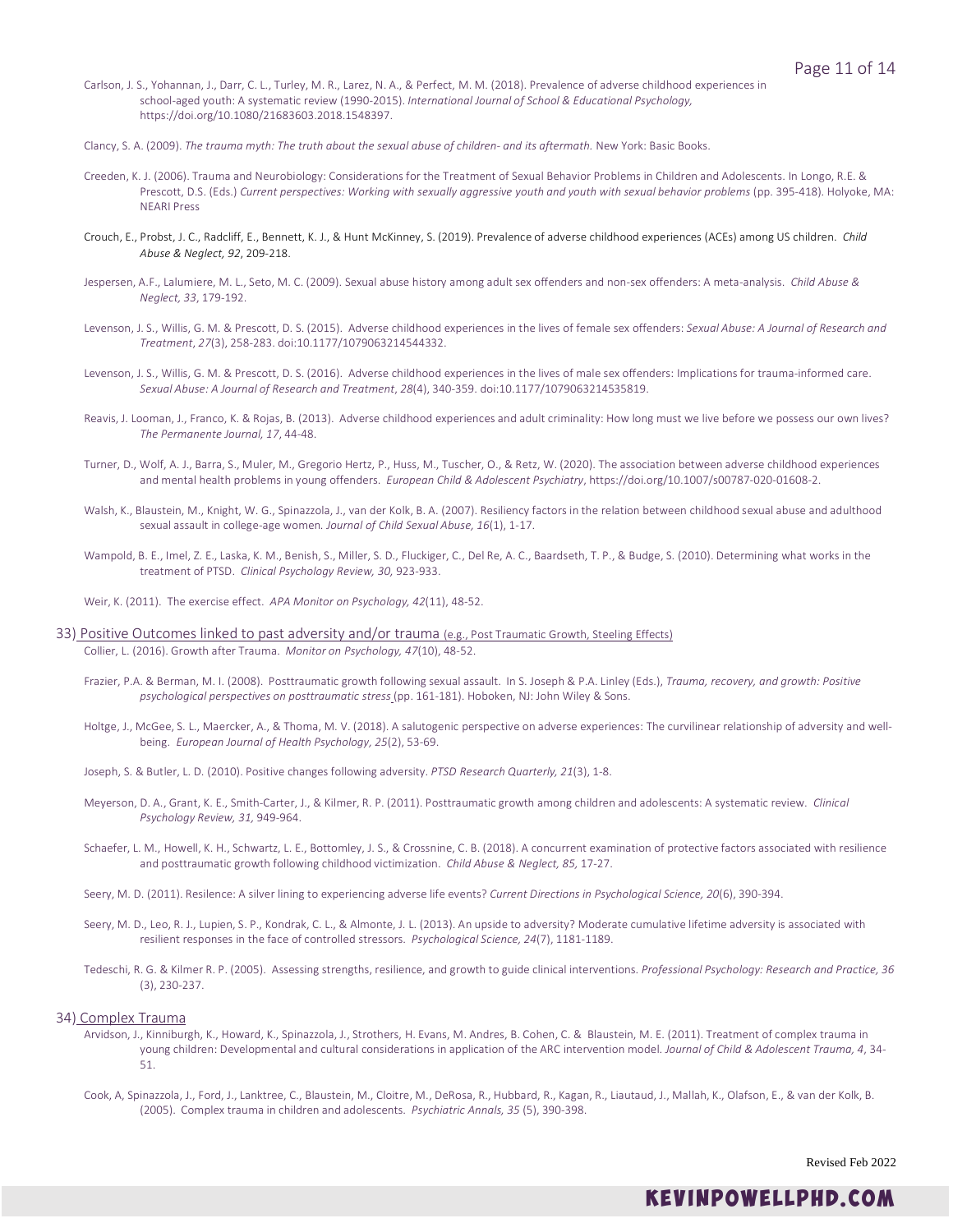Courtois, C. A. (2008). Complex trauma, complex reactions: Assessment and treatment. *Psychological Trauma: Theory, Research, Practice, and Policy, S* (1), 86-100.

Courtois, C. A. & Ford, J.D. (2009). *Treating complex traumatic stress disorder: An evidenced-based guide.* New York: The Guilford Press.

Ford, J.D. & Cloitre, M. (2009). Best practices in psychotherapy for children and adolescents. In C. A. Courtois & J. D. Ford (Eds.), *Treating complex traumatic stress disorder: An evidenced-based guide.* New York: The Guilford Press.

### 35) Trauma/ Anxiety Self Help Websites

Child Trauma Academy (Bruce Perry's website): www.childtrauma.org

National Center for Children Exposed to Violence: http://www.nccev.org/

National Center for Victims of Crime: http://www.ncvc.org

http://www.apa.org/pi/families/resources/task-force/child-trauma.aspx

### 36) Attachment & Interventions

Biglan, A., Flay, B.R., Embry, D.D., & Sandler, I.N. (2012). The critical role of nurturing environments for promoting human well-being. *American Psychologist, 67*(4), 257-271.

Bowlby, J. (1988). *A secure base: Parent-child attachment and healthy human development.* New York: Basic Books.

- Creeden, K.J. (2009). How trauma and attachment can impact neurodevelopment: Informing our understanding and treatment of sexual behavior problems. *Journal of Sexual Aggression, 15*(3), 261-273.
- Dozier, M., Lindhiem, O., Lewis, E., Bick, J., Bernard, K., & Peloso, E. (2009). Effects of a foster parent training program on young children's attachment behaviors: Preliminary evidence from a randomized clinical trial. *Child and Adolescent Social Work Journal, 26,* 321-332.

### 37) Prevention of Child Abuse, Cycle of Abuse, & Intimate Partner Violence

- Assink, M., van der Put, C. E., Meeuwsen, M. W. C. M., de Jong, N. M., Oort, F. J., Stams, G. J. J. M., & Hoeve, M. (2019). Risk factors for child sexual abuse victimization: A meta-analytic review. *Psychological Bulletin*, [http://dx.doi.org/10.1037/bu10000188.](http://dx.doi.org/10.1037/bu10000188)
- Craig, E. (2021). Teaching safeguarding through books: A content Analysis of child sexual abuse prevention books. *Journal of Child Sexual Abuse,* 1-19, <https://doi.org/10.1080/10538712.2021.1985672>
- Kenny, M. C. & Wurtele, S. K. (2012). Preventing childhood sexual abuse: An ecological approach. *Journal of Child Sexual Abuse, 21*, 361-367. DOI: 10.1080/10538712.2012.675567

Mendelson, T. & Letourneau, E. J. (2015). Parent-focused prevention of child sexual abuse*. Prevention Science, 16*, 844-852.

- Meng, X., Fleury, M-J., Xiang, Y-T, Li, M., & D'Arcy, C. (2018). Resilience and protective factors among people with a history of child maltreatment: A systematic review. *Social Psychiatry and Psychiatric Epidemiology, 53*, 453-475.
- Ridings, L. E., Beasley, L. O., & Silovsky, J. F. (2017). Consideration of risk and protective factors for families at risk for child maltreatment: An intervention approach*. Journal of Family Violence, 32*, 179-188.
- Rudolph, J., Zimmer-Gembeck, M. J., Shanley, D. C., & Hawkins, R. (2018). Child sexual abuse prevention opportunities: Parenting, programs, and the reduction of risk. *Child Maltreatment, 23*(1), 96-106.
- Tharp, A. T., DeGue, S., Valle, L. A., Brookmeyer, K. A., Massetti, G. M., & Matjasko, J. L. (2012). A systematic qualitative review of risk and protective factors for sexual violence perpetration. *Trauma, Violence, & Abuse*, 1-35.
- Whitaker, D. J., Murphy, C. M., Eckhardt, C. I., Hodges, A. E., & Cowart, M. (2013). Effectiveness of primary prevention efforts for intimate partner violence. *Partner Abuse, 4*(2), 175-195.
- Wright, K. A., Turanovic, J. J., O'Neal, E. N., Morse, S. J., & Booth, E. T. (2019). The cycle of violence revisited: Childhood victimization, resilience, and future violence. *Journal of Interpersonal Violence, 34*(6), 1261-1286.
- Wurtele, S. K. & Kenny, M. C. (2010). Partnering with parents to prevent childhood sexual abuse. *Child Abuse Review, 19,* 130-152. DOI: 10.1002/car.1112.
- Wurtele, S. K. & Kenny, M. C. (2011). Normative sexuality development in childhood: Implications for developmental guidance and prevention of childhood sexual abuse. *Counseling and Human Development, 43*(9), 1-24.
- Yoon, S. (2018). Fostering resilient development: Protective factors underlying externalizing trajectories of maltreated children. *Journal of Child and Family Studies, 27*, 443-452.

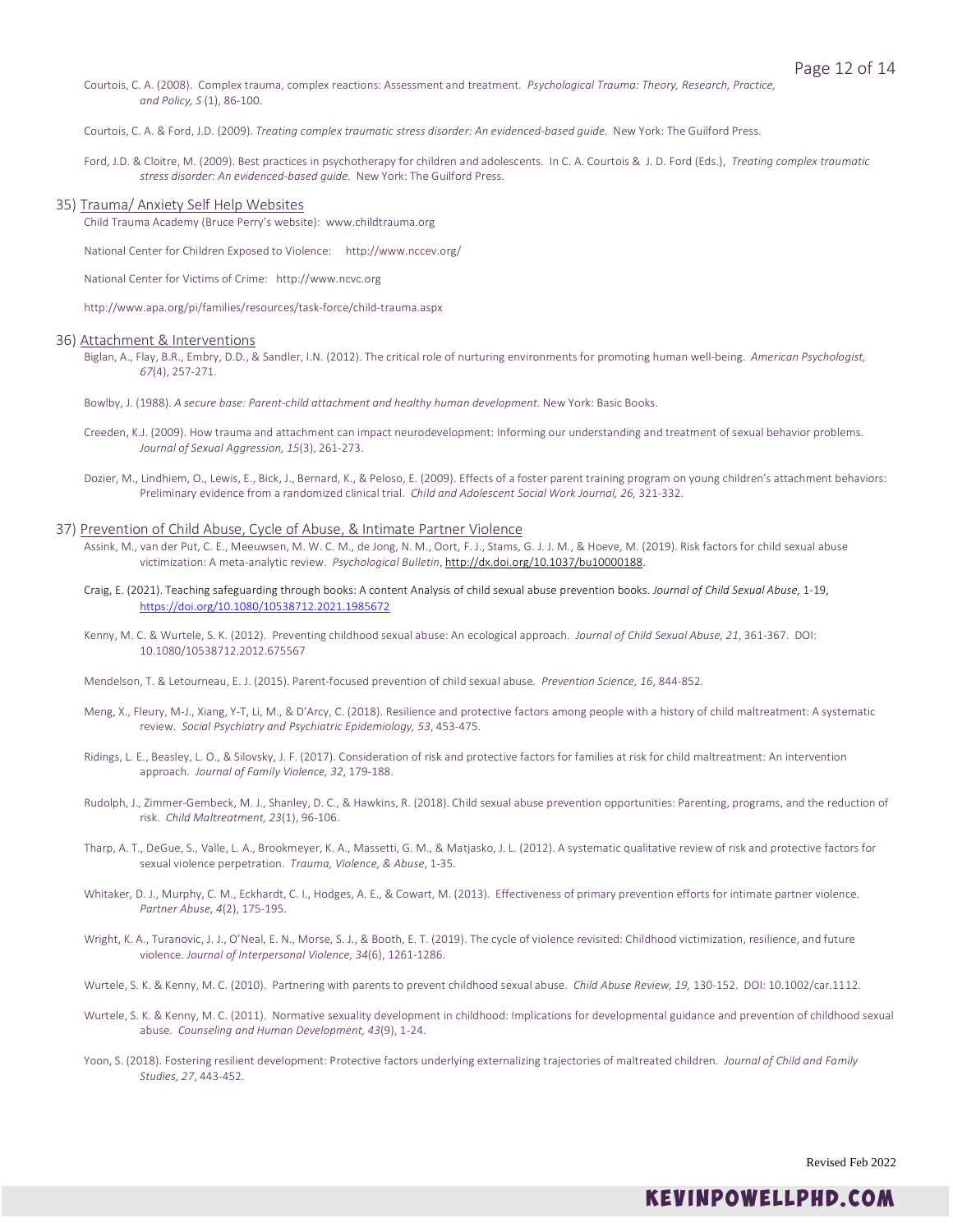### 38) Safe, Stable, Nurturing Relationships (SSNR)

- Herrenkohl, T. I., Klika, J. B., Brown, E. C., Herrenkohl, R. C., & Leeb, R. T. (2013). Tests of the mitigating effects of caring and supportive relationships in the study of abusive disciplining over two generations. *Journal of Adolescent Health, 53, S18-S24.*
- Jaffee, S.R., Bowes, L., Ouellet-Morin, I., Fisher, H. L., Moffitt, T. E., Merrick, M.T., & Arseneault, L. (2013). Safe, stable, nurturing relationships break the intergenerational cycle of abuse: A prospective nationally representative cohort of children in the United Kingdom. *Journal of Adolescent Health, 53, S4-S10.*
- Jaffee, S.R., Takizawa, R., & Arseneault, L. (2017). Buffering effects of safe, supportive, and nurturing relationships among women with childhood histories of maltreatment. *Psychological Medicine, 47*, 2628-2639.
- Litrownik, A. J. (2013). Advances in understanding intergenerational transmission of parenting practices and the role of safe, stable, and nurturing relationships: Comments on a promising approach, practical application, and some cautions (Commentary). *Journal of Adolescent Health, 53, S42-S43.*
- Schofield, T.J., Lee, R.D., & Merrick, M.T. (2013). Safe, stable, nurturing relationships as a moderator of intergenerational continuity of child: A meta-analysis . *Journal of Adolescent Health, 53, S32-S38.*
- Thornberry, T. P.,Henry, K. L., Smith, C. A., Ireland, T.O., Greenman, S. J., & Lee, R. D. (2013). Breaking the cycle of maltreatment: The role of safe, stable, nurturing relationships. *Journal of Adolescent Health, 53, S25-S31.*
- Turner, H. A., Merrick, M. T., Finkelhor, D., Hamby, S., Shattuck, A., & Henly, M. (Sept 2017). The prevalence of safe, stable, nurturing relationships among children and adolescents. *OJJDP Juvenile Justice Bulletin.*

[https://www.cdc.gov/violenceprevention/pdf/cm\\_strategic\\_direction--long-a.pdf](https://www.cdc.gov/violenceprevention/pdf/cm_strategic_direction--long-a.pdf) <https://www.cdc.gov/violenceprevention/pdf/ssnrs-for-parents.pdf> <https://www.cdc.gov/violenceprevention/childabuseandneglect/essentials.html>

# 39) Enhancing Openness/ Reducing Defensiveness

- Walton, J. S. (2019). The evolutionary basis of belonging: Its relevance to denial of offending and labelling those who offend. *Journal of Forensic Practice, 21*(4), 202-211.
- Wenzel, M., Woodyatt, L., & Mclean, B. (2020). The effects of moral/social identity threats and affirmations on psychological defensiveness following wrongdoing. *British Journal of Social Psychology, 59*, 1062-1081.

#### 40) Well-Being: Character/ Personality Qualities

- Anglim, J., Horwood, S., Smillie, L. D., Marrero, R. J., & Wood, J. K. (2020). Predicting psychological and subjective well-being from personality: A meta-analysis. *Psychological Bulletin, 146*(4), 279-323. <http://dx.doi.org/10.1037/bul0000226>
- Sun, J., Kaufman, S. B., & Smillie, L. D. (2018). Unique association between big five personality aspects and multiple dimensions of well-being. *Journal of Personality, 86*(2), 158-172.

# 41) Sociocultural Responsiveness

- Aguilar, L. N., Shearin, J., Wamnuga-Win (Kiva Sam), & Mojica, K. (2021). Indigenous youth in schools: Consequences of colonialism and advocating for a better future. *Communiqué, 50*(1), pp. 1, 26-28, 30.
- Andoh, E. (April/May 2021). Psychology's urgent need to dismantle racism. *APA Monitor on Psychology*, 38-45.
- Gone, J. P., Hartmann, W. E., Pomerville, A., Wendt, D. C., Klem, S. H., & Burrage, R. L. (2019). The impact of historical trauma on health outcomes for indigenous populations in the USA and Canada: A systematic review. *American Psychologist,74*(1), 20-35.
- Skewes, M. C. & Blume, A. W. (2019). Understanding the link between racial trauma and substance abuse among American Indians. *American Psychologist,74*(1), 88-100.
- Thomas, D. Mitchell, T., & Arseneau, C. (2015). Re-evaluating resilience from individual vulnerabilities to strength of cultures and collectives among indigenous communities. *Resilience*, doi: 10.1080/21693293.2015.1094174
- Umaña-Taylor, A. J., & Hill, N. E. (2020). Ethnic-racial socialization in the family: A decade's advance on precursors and outcomes. *Journal of Marriage and Family, 82*, 244-271. Doi: 10.1111/jomf.12622.
- Umaña-Taylor, A. J., Kornienko, O., Douglass Bayless, S., & Updegraff, K. A. (2018). A universal intervention program increases ethnic-racial identity exploration and resolution to predict adolescent psychosocial functioning one year later. *Journal of Youth & Adolescence, 47*, 1-15. doi: 10.1007/s10964-017-0766-5

Weir, K. (June 2021). Raising anti-racists children. *APA Monitor on Psychology*, 53-61.

### 42) Self-Care & Burnout Prevention

Collins, M. H. & Cassill, C. K. (2021). Psychological wellness and self-care: An ethical and professional imperative. *Ethics & Behavior*, 1-13. https://doi.org/10.1080/10508422.2021.1971526

Revised Feb 2022